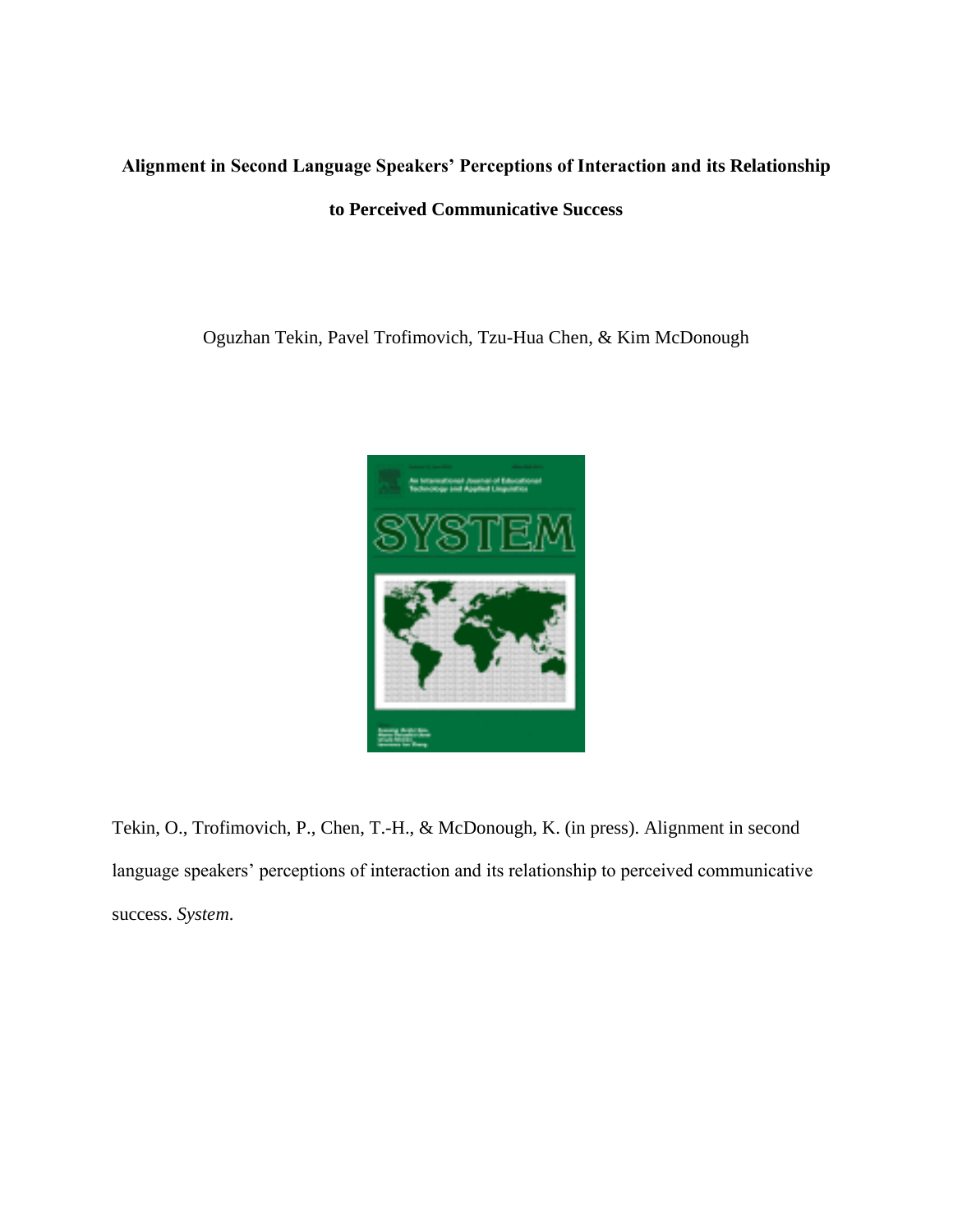#### **Abstract**

Conversation is a co-constructed social activity, and interlocutors, including second language (L2) speakers, frequently align in their linguistic and nonlinguistic behaviors to create shared understanding. Given that L2 speakers make assumptions about their interlocutors, this exploratory study examines whether their perceptions about linguistic, socio-affective, and behavioral dimensions of interaction align. It also explores whether such alignment is related to their agreement about the success of the conversation. Eighty-four pairs of L2 English university students completed a 10-minute academic discussion task, subsequently rating each other's comprehensibility, fluency, anxiety, motivation, and collaboration. At the end of a 30-minute session, they also assessed the communicative success of their conversational experience. Speakers were generally aligned in their evaluations of each other and in their perception of communicative success, with alignment operationalized as the difference between the partners' scores. Although alignment in all dimensions of interaction was associated with perceived communicative success, collaboration had the strongest relationship (.40 or 16% shared variance). The findings provide preliminary evidence that L2 speakers' alignment in perceived dimensions of interaction, particularly collaboration, is associated with their perceived communicative success.

Keywords: interactive alignment; second language; comprehensibility; fluency; anxiety; motivation; collaboration; metacognition; interaction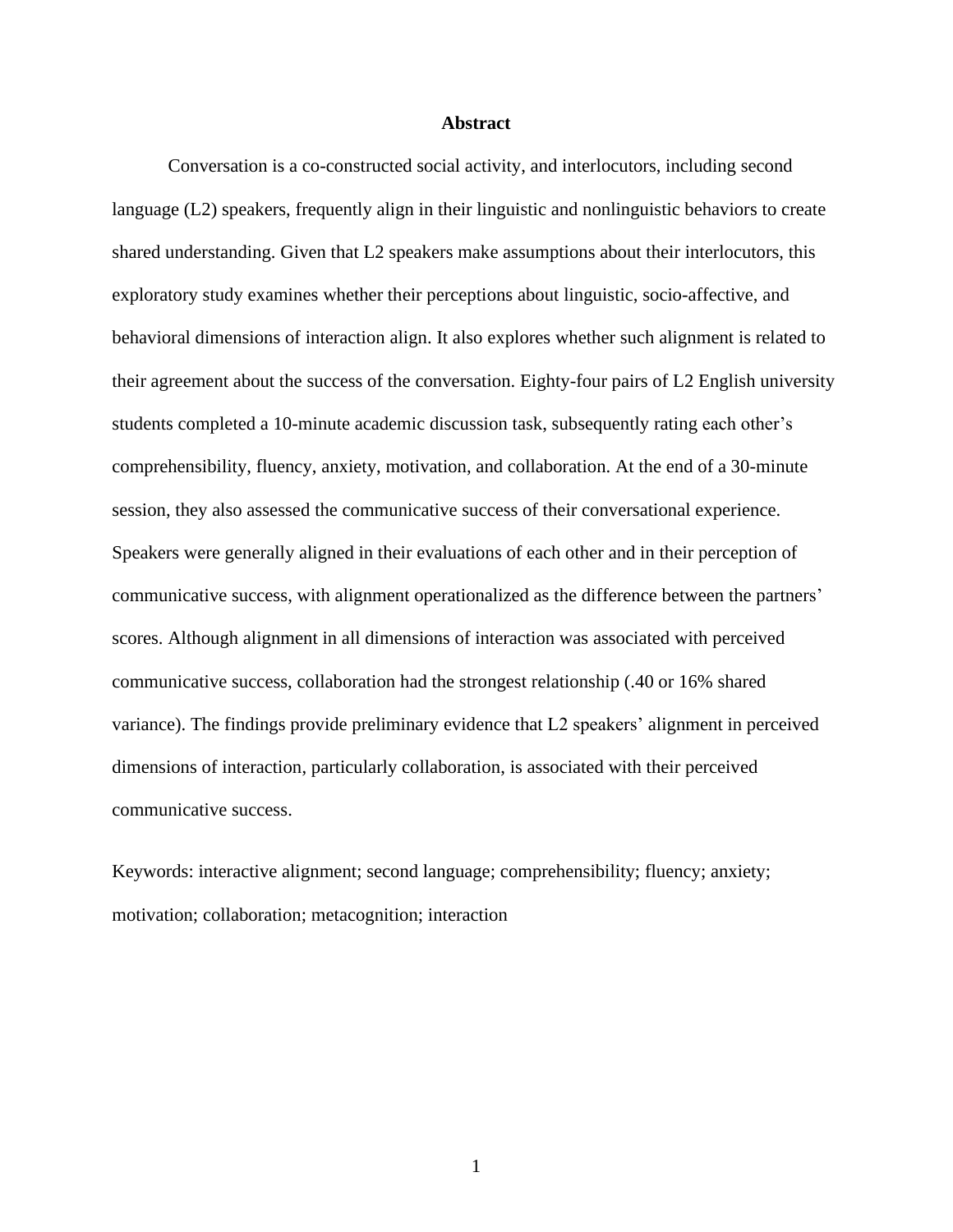## **Highlights**

- L2 speakers' interactive alignment in perceived linguistic, socio-affective, and behavioral dimensions of interaction was associated with their perceived communicative success
- Alignment in perceived collaboration had the strongest link to perceived communicative success
- Perceived collaboration encompassed various dimensions of speakers' interactive experience.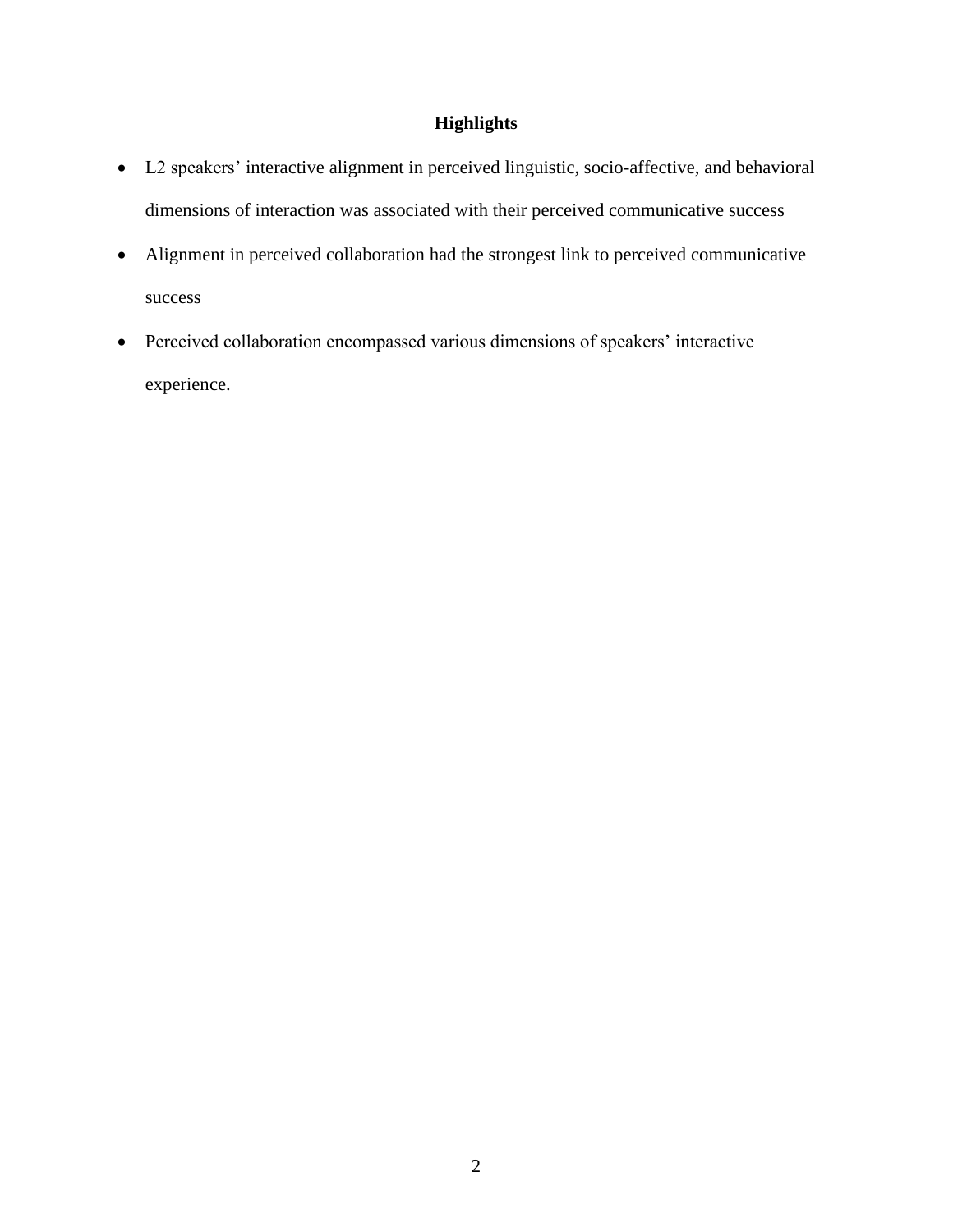## **Alignment in Second Language Speakers' Perceptions of Interaction and its Relationship to Perceived Communicative Success**

A key component of second language (L2) teaching and learning, interaction provides speakers with opportunities to experience input, produce output, and receive feedback on their production within a shared, co-constructed social activity where interlocutors use linguistic and nonlinguistic means to achieve understanding (Gass & Mackey, 2020; Lantolf et al., 2020). Language researchers and teachers have measured the success of L2 speakers' interactive experience in various ways, focusing on whether speakers attain mutual understanding (Kim, 2019), achieve the desired task goal (Loschky & Bley-Vroman, 1993), demonstrate interactional competence (Galaczi & Taylor, 2018; Storch, 2008), or produce language structures accurately and fluently (Michel, 2017). However, a less common measure of interaction success has been interlocutors' own perceptions of their experience, such as how well they collaborated or how comprehensibly they spoke. From this vantage point, a genuinely successful interaction would involve shared and calibrated (i.e., aligned) perceptions from both speakers. The goals of this exploratory study were to examine whether L2 speakers align in several perceived dimensions of interaction (e.g., motivation, collaboration, fluency) and to determine whether such alignment is related to agreement in their perceived communicative success.

#### **1. Background Literature**

Language use is inherently social, with interaction seen as a form of joint action whereby interlocutors achieve a common goal, such as arranging to meet for lunch or understanding the meaning of a word (Clark, 1996; Pickering & Garrod, 2021). Considering that communication is fundamentally interactive, interlocutors frequently align in their linguistic and nonlinguistic behavior to create shared understanding. Construed broadly, interactive alignment refers to the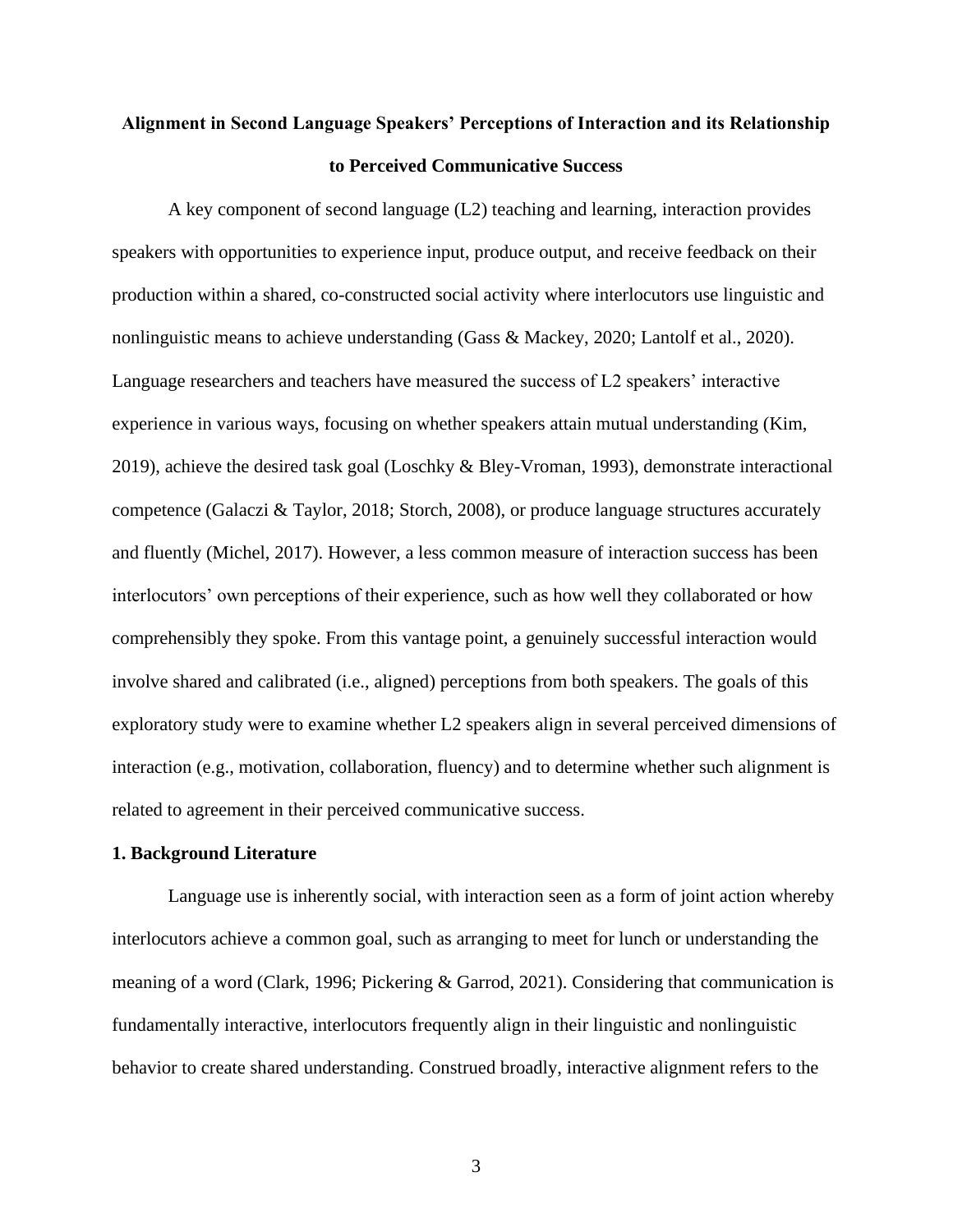socio-cognitive phenomenon whereby speakers appropriate or otherwise converge on each other's linguistic and nonlinguistic behaviors in interaction (Garrod & Pickering, 2009). In terms of language, interlocutors tend to reuse each other's syntactic structures, lexical expressions, and pronunciation patterns, with repetition believed to promote understanding (Gambi & Pickering, 2013). With respect to nonlinguistic behaviors, interlocutors also align in their use of gestures, body postures, mannerisms, and facial expressions, which contributes to interpersonal cohesion and rapport (Duffy & Chartrand, 2015). Although various forms of alignment have different origins, with linguistic coordination likely driven by long-term adaptation (Pickering & Gambi, 2018) and behavioral repetition arising through spontaneous mimicry (Arnold & Winkielman, 2020), alignment is generally considered a sign of a successful interactive experience.

Interactive alignment offers several particular benefits for interlocutors, including L2 speakers. First, linguistic alignment promotes language learning by providing speakers with opportunities to appropriate developmentally advanced language forms from their interlocutor (e.g., McDonough & Mackey, 2008; Rowland et al., 2012). Second, linguistic alignment is linked to attitudinal variables, such as perceived closeness between people and their attractiveness. Speakers align by imitating each other's pronunciation if they express positive views about each other (Babel, 2010, 2012), and speakers who imitate their interlocutors also show greater comprehension and more favorable attitudes toward them (Adank et al., 2010, 2013). Third, linguistic alignment is often interlocutor-centered, such that speakers reuse language forms based on the linguistic background, communicative need, and prior knowledge of their interaction partners (Bortfeld & Brennan, 1997; Branigan et al., 2011; Loy et al., 2020). Finally, linguistic and nonlinguistic alignment leads not only to increased affect, such as empathy, liking, and rapport, but also to enhanced prosocial behaviors, such as generosity and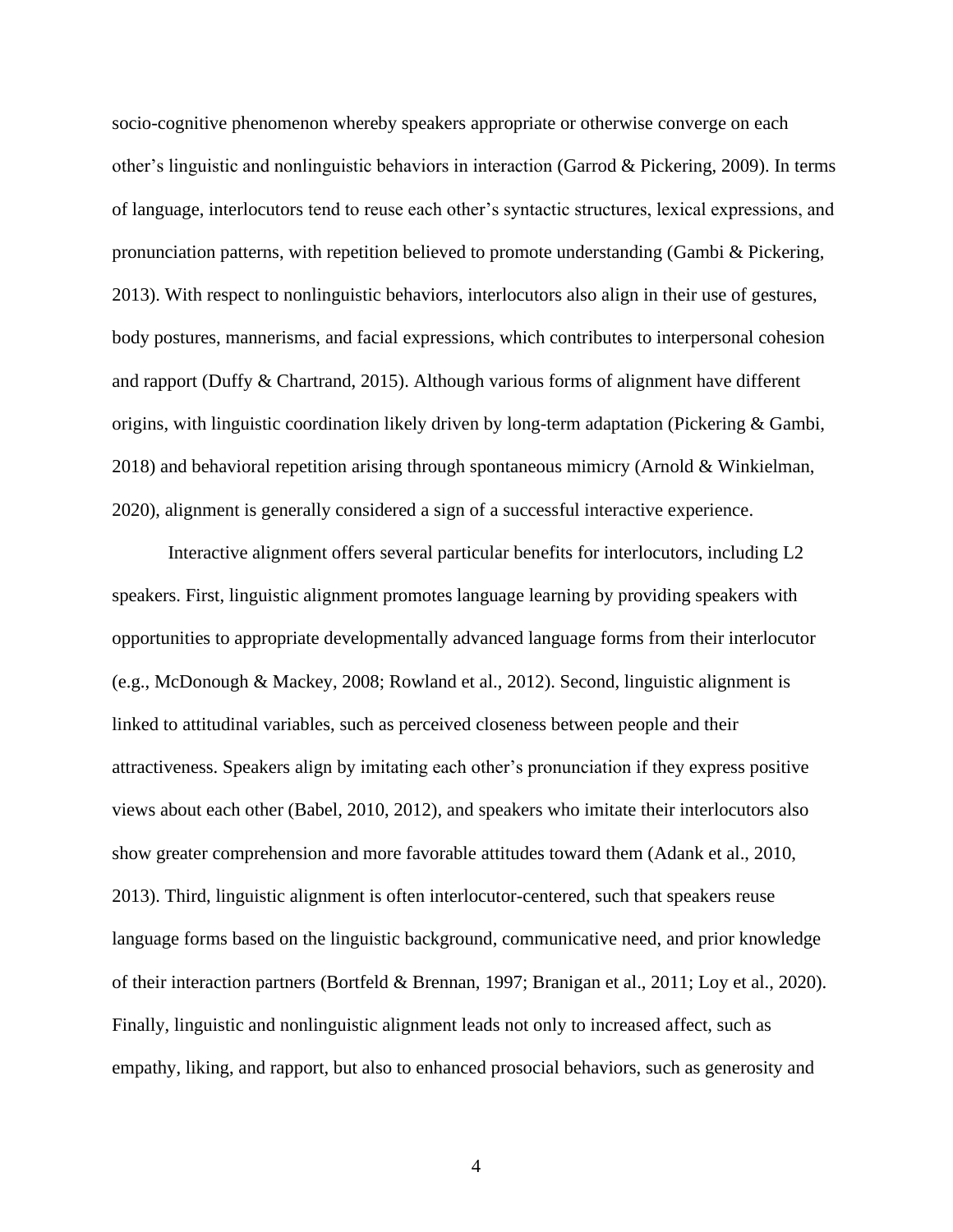helpfulness (Müller et al., 2012), improved performance in linguistic and nonlinguistic learning tasks (van Baaren et al., 2009; Zhou, 2012), and increased ability to exercise self-control (Dalton et al., 2010).

One underexplored form of alignment is convergence in speakers' subjective perceptions of each other, such as how well they collaborate or how motivated or anxious they feel. According to the processing fluency perspective (Reber & Greifeneder, 2017; Schwarz, 2018), people's perceptions of task performance might often provide a more useful metric of their experience than quantifiable, physical properties of a given task, such as the number of lowfrequency words in a text. For example, when readers were given scientific texts containing technical vocabulary, they evaluated their experience negatively even when definitions of all technical vocabulary were available to aid their text comprehension; furthermore, these perceptions predicted the readers' self-assessments of knowledge and their task engagement, such as interest in the subject matter and desire to seek more information about it (Shulman et al., 2020; Shulman & Sweitzer, 2018). Similarly, in an e-learning study, when students evaluated an instructional video narrated by an instructor who was perceived hard to understand, the students gave lower instructor ratings, expressed negative attitudes toward coursework, and judged video content as more difficult, even though their actual understanding of the video was not compromised (Sanchez & Khan, 2016). If people's subjective judgments help explain various human reactions and behaviors, as suggested by the processing fluency perspective, then alignment in speakers' perceptions might be a useful measure of interactive experience.

During interaction, speakers make various perceptual judgments about each other (MacIntyre & Ayers-Glassey, 2020), and these judgments, which fall under various dimensions, could have consequences. Speakers evaluate each other's linguistic competence, for example, in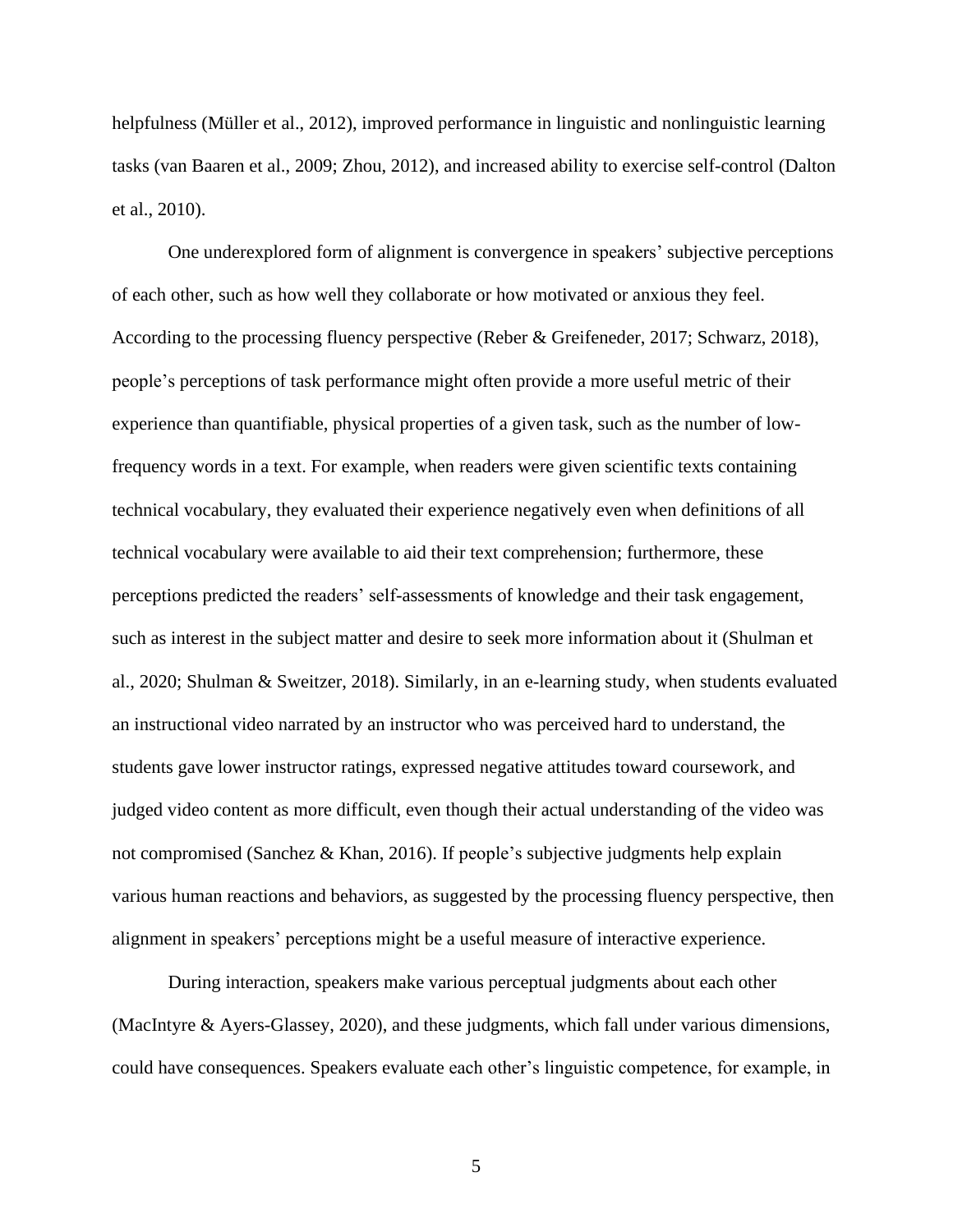terms of fluency and comprehensibility (Nagle et al., 2022; Trofimovich et al., 2020). Whereas listener-rated comprehensibility (i.e., how easily listeners understand a speaker) is primarily based on various linguistic dimensions in L2 speech, including phonology, lexis, grammar, and discourse (e.g., Saito et al., 2016), listener-based measures of fluency, which typically capture various aspects of utterance flow, can be largely explained through temporal characteristics of speech, including pausing and articulation speed (Bosker et al., 2013; Kahng, 2018). If speakers struggle to understand their interlocutors or if they find their interlocutors' speech particularly dysfluent, they might feel less enthusiastic to continue communicating (McCroskey & Richmond, 1991).

Speakers also evaluate each other's socio-affective states, judging each other's communicative anxiety (e.g., Gregersen et al., 2014) and motivational disposition (e.g., MacIntyre & Serroul, 2015). Broadly defined, anxiety refers to a person's negative emotional reaction experienced during communication (Gardner & MacIntyre, 1993), where increased anxiety might impair language processing (MacIntyre & Gardner, 1994), disrupt the flow of interaction (Dewaele, 2010; MacIntyre & Legatto, 2011), and promote negative attitudes and motivational dispositions (Gardner & MacIntyre, 1993). Whereas various conceptualizations of motivation exist (Mahmoodi & Yousefi, 2021), the approach and avoidance framework appears most relevant to communication (Dweck, 1986; Elliot, 1999; Nicholls, 1984). According to this framework, a person's behavior is driven by favorable or desired possibilities but deterred by unfavorable or undesired possibilities. For example, if interlocutors experience high anxiety or feel negative about an aspect of a communicative event, such as the interlocutor or topic, they might be reluctant to continue speaking or may view their interaction as unsuccessful, engaging in avoidance behaviors (e.g., abandoning task goals due to increased cognitive difficulty).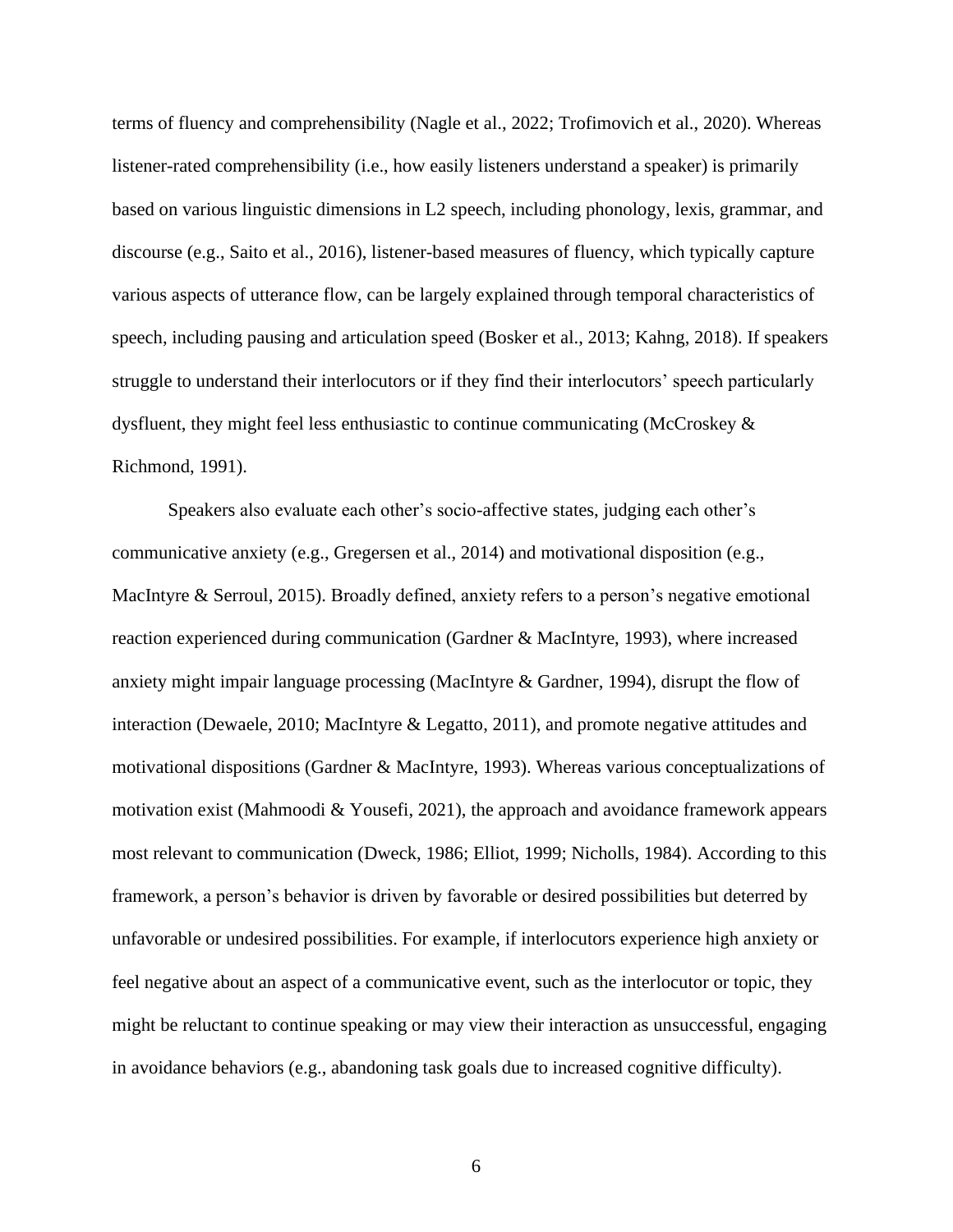However, when anxiety is low and motivational disposition is positive, interlocutors might embrace their communicative goals, which would reinforce their goal-oriented, positive actions, such as increased participation or helpfulness, resulting in a positive outlook on interaction.

Finally, speakers also likely perceive each other's level of collaboration, which can be broadly defined as a person's degree of interest, engagement, and participation in an activity (Philp & Duchesne, 2016). Even though interlocutors might show their collaboration through various means, which include cognitive engagement (e.g., sustained attention or effort), behavioral engagement (e.g., quantity of task-relevant talk), and social engagement (e.g., reciprocity shown by speakers, as in turn-taking), different degrees of interlocutors' collaboration can influence how they assess their interactive experience. For example, interactions where the perceived contribution of one speaker is lower than that of the other may be less satisfying and ultimately less effective because of the uneven distribution of collaborative burden between them (Storch, 2008). However, interlocutors might evaluate their interactive experience favorably if they perceive each other similarly in terms of responsiveness, perceptiveness, and attentiveness (Duran & Spitzberg, 1995) as they demonstrate interactive competence by engaging in efficient topic and turn management, interactive listening, breakdown repair, and supportive nonverbal behaviors (Galaczi & Taylor, 2018). Similar attention to content-relevant talk or comparable time invested in communication (Philp & Duchesne, 2016) may also elicit more favorable perceptions of communicative experience from interlocutors.

Because interactive tasks vary along multiple dimensions, such as goal orientation, structure, assigned or assumed speaker roles, and degree of support provided through task instructions or feedback, different tasks might promote different degrees of alignment. For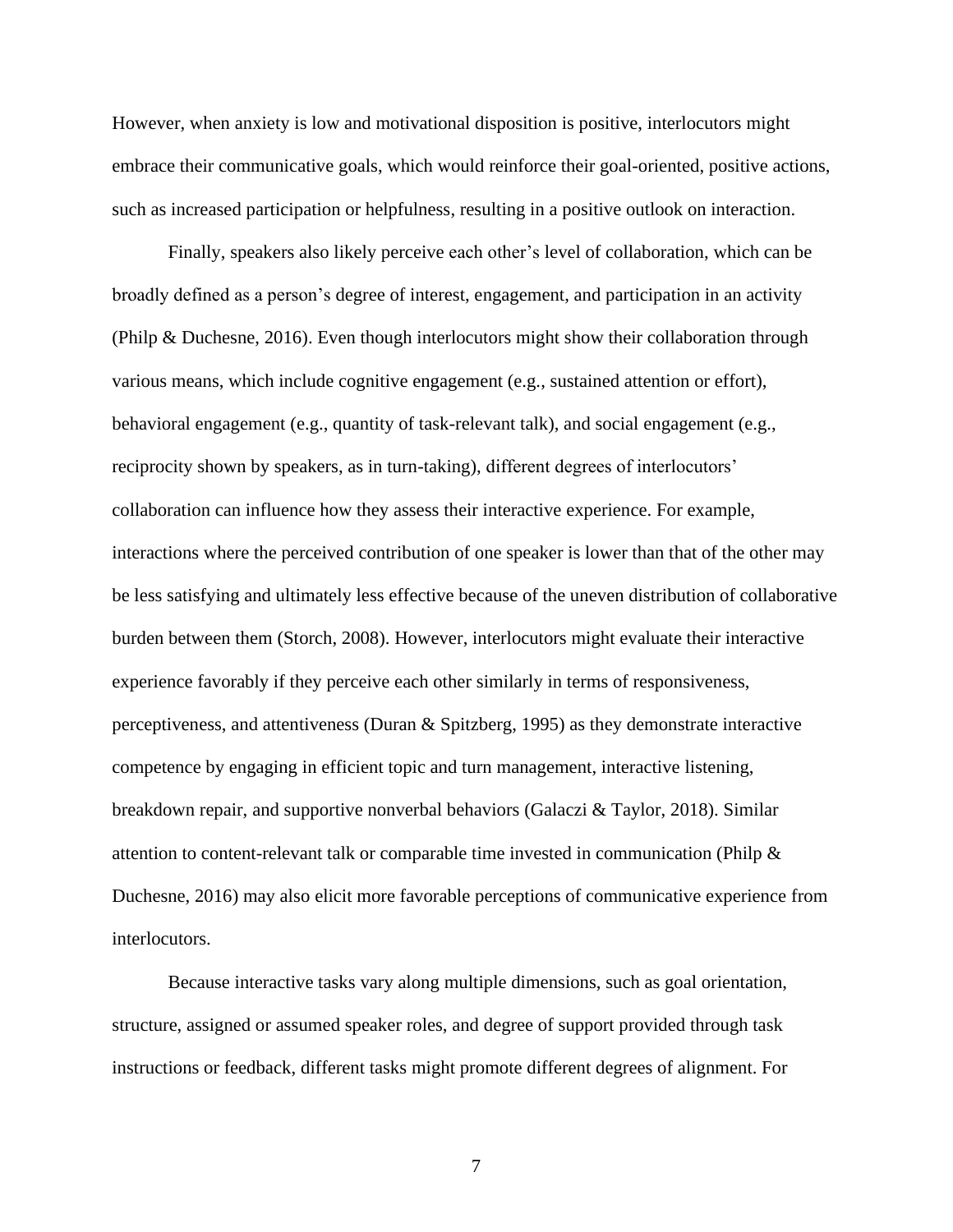example, alignment in linguistic structures appears to be greater in information-gap activities than in naturalistic conversations (Reitter & Moore, 2014). For L2 speakers, in particular, linguistic alignment is enhanced in synchronous computer-mediated environments (e.g., text chats), compared to face-to-face interaction (Kim et al., 2019, 2020; Michel & Cappellini, 2019), and in conversations with a native-speaking tutor than with another L2 speaker (Michel  $\&$ O'Rourke, 2019). Furthermore, interactive alignment may be limited in tasks which focus on a more mechanical exchange of lexical and referential information (e.g., placement of landmarks on a map), compared to tasks requiring speakers to use language more descriptively, such as comparing distinct yet complementary information on the same topic or exchanging personal opinions (Dao et al., 2018; Trofimovich & Kennedy, 2014).

### **2. The Present Study**

Prior work on interactive alignment has targeted various forms of linguistic and nonlinguistic alignment, with alignment generally seen as beneficial for speakers. However, it is unclear whether L2 speakers align in their subjective perceptions and if such alignment is related to their perceived communicative success. Given that L2 speakers routinely make assumptions about their interlocutors, assessing each other's language, affect, motivation, and behavior, a focus on speaker alignment in perceived dimensions of interaction is warranted. When perceptions converge, speakers align in their peer assessments, likely positively but potentially also negatively. In contrast, when perceptions diverge, the perceived gap may lead to a less-thanoptimal experience, such that one speaker might be seen as disproportionately making linguistic, socio-affective, or behavioral contributions. Due to lack of prior systematic work on alignment in interlocutor perceptions, this exploratory study thus examined several linguistic, socio-affective, and behavioral dimensions of interaction. Our first objective was to determine whether L2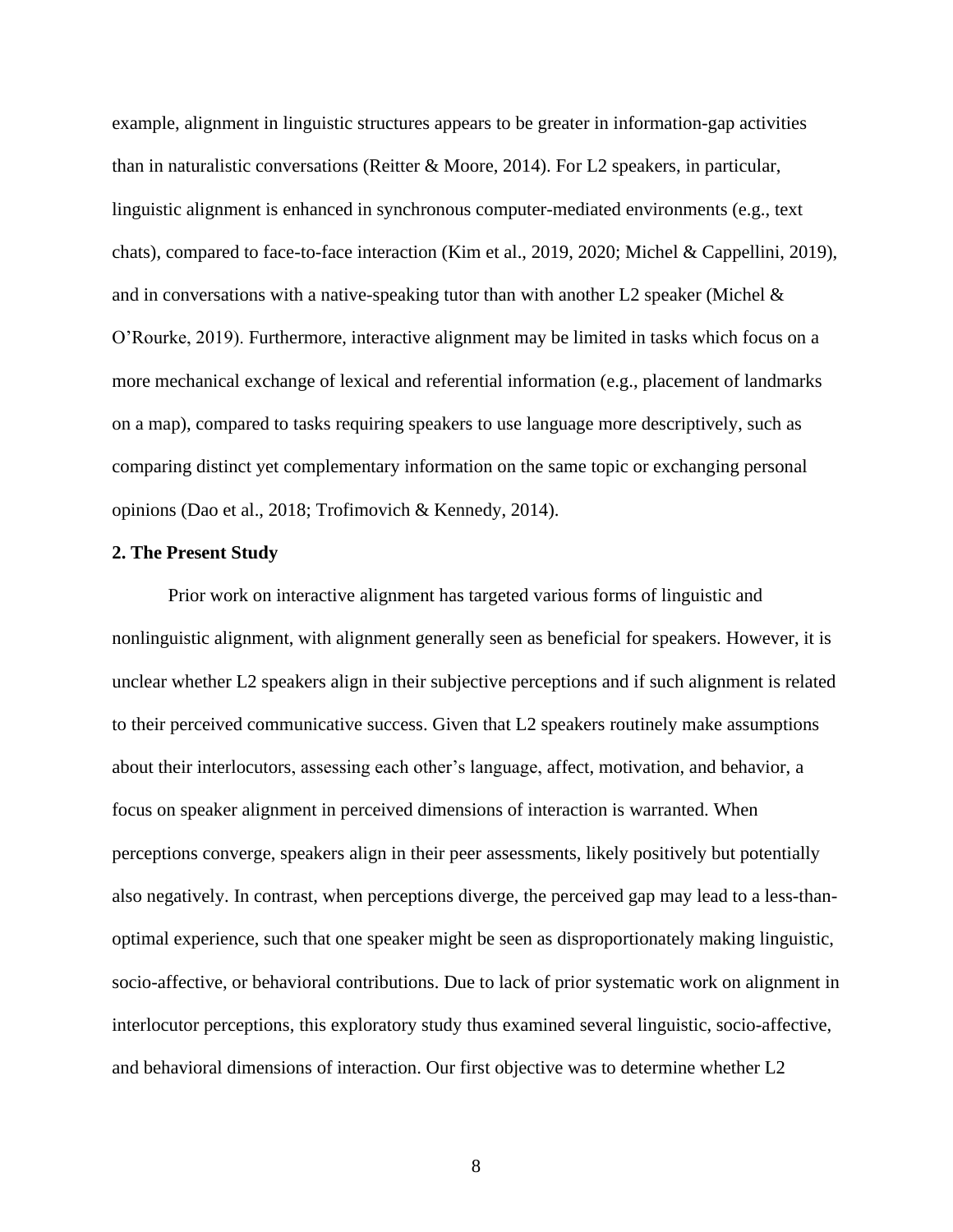speakers align in their perceptions of each other's comprehensibility, fluency, anxiety, motivation, and collaboration. Our second objective was to explore whether such alignment was associated with agreement in their perceived communicative success. In keeping with the study's focus on alignment, the target measure of perceived communicative success was also operationalized as alignment or convergence in L2 speakers' perception of their overall communicative success. The study was guided by the following research questions:

- 1. What is the relationship between L2 speakers' perceptions of each other's comprehensibility, fluency, anxiety, motivation, and collaboration in interaction?
- 2. Is alignment in L2 speakers' perceptions of each other's comprehensibility, fluency, anxiety, motivation, and collaboration associated with their agreement in perceived overall communicative success?

#### **3. Method**

#### **3.1. Paired Interactions**

Eighty-four paired interactions were drawn from the Corpus of English as a Lingua Franca Interaction (McDonough & Trofimovich, 2019), where 224 pairs of L2 English students enrolled in Canadian English-medium universities (with a minimum TOEFL iBT score of 75 or equivalent as required by their respective universities) from different language backgrounds carried out three 10-minute communicative tasks: talking about challenges faced when moving to Montreal, sharing close-call experiences about a narrow escape from trouble or danger, and discussing academic research reports. The current study focuses on the academic discussion task in which students read different short research reports, exchanged information, and discussed their opinions. There were four topics (medical ethics, nature vs. nurture, pros and cons of advertising, and motivation for language learning), and each pair selected which topic they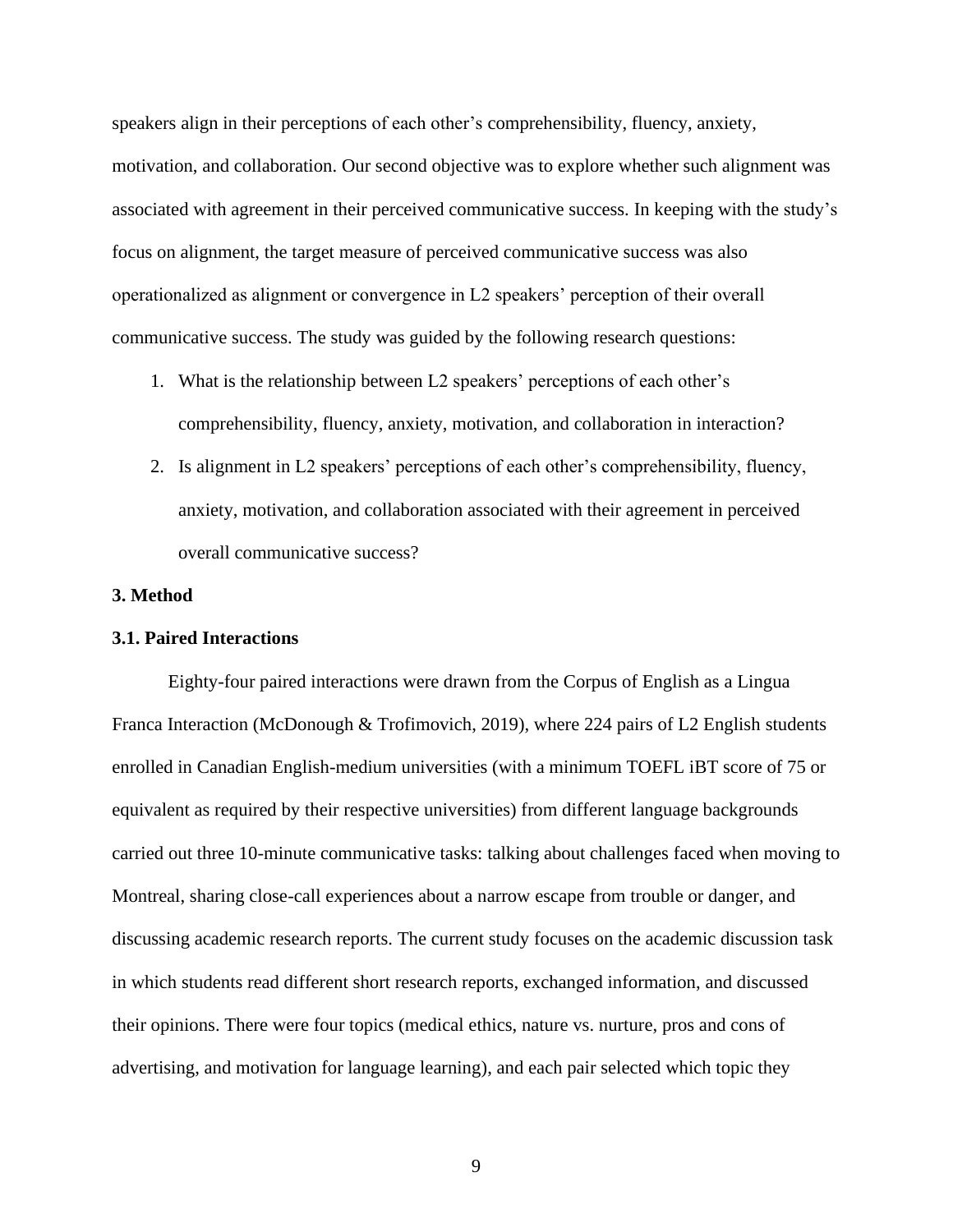wished to discuss. Because alignment is enhanced in goal-oriented tasks requiring an extensive information exchange (Reitter & Moore, 2014; Trofimovich & Kennedy, 2014), we explored the occurrence of alignment in interlocutor perceptions in the academic discussion task where students were required to exchange information about research studies, as opposed to the tasks that involved optional exchange of personal experiences.

The 84 paired interactions were carefully selected to ensure a balanced gender composition across the pairs (31 female–male, 29 female–female, 23 male–male, 1 male–other). The selected pairs also carried out the academic discussion task in different orders (first  $= 25$ ) pairs, second  $= 29$  pairs, and last  $= 30$  pairs). The pairs also chose a range of discussion topics for the academic task, which included medical ethics (11), nature versus nurture (11), advertising (29), and motivation (33), ensuring that across all speaker dyads the interaction was not specific to a particular theme targeted in the research reports. The pairs were composed of 168 L2 English speakers with a mean age of 23.37 years (*SD* = 3.68, *range* = 18–37) who were pursuing various undergraduate (89) and graduate (79) degrees. The speakers had studied English for a mean of 13.05 years (*SD* = 5.7, *range* = 1–30) and resided in Montreal for about 2.19 years (*SD*  = 3.05, *range* = 2 weeks–20 years). They came from 36 different language backgrounds, the largest being Mandarin (25), Arabic (20), French (19), and Hindi (17). The speakers were assigned to pairs by a research assistant who ensured that English was their only common language and they were not previously acquainted.

#### **3.2. Target Ratings**

Immediately after the academic discussion task, the speakers rated themselves and their partner in terms of linguistic, socio-affective, and behavioral dimensions of interaction. The linguistic dimension included comprehensibility (ease of understanding) and fluency (speech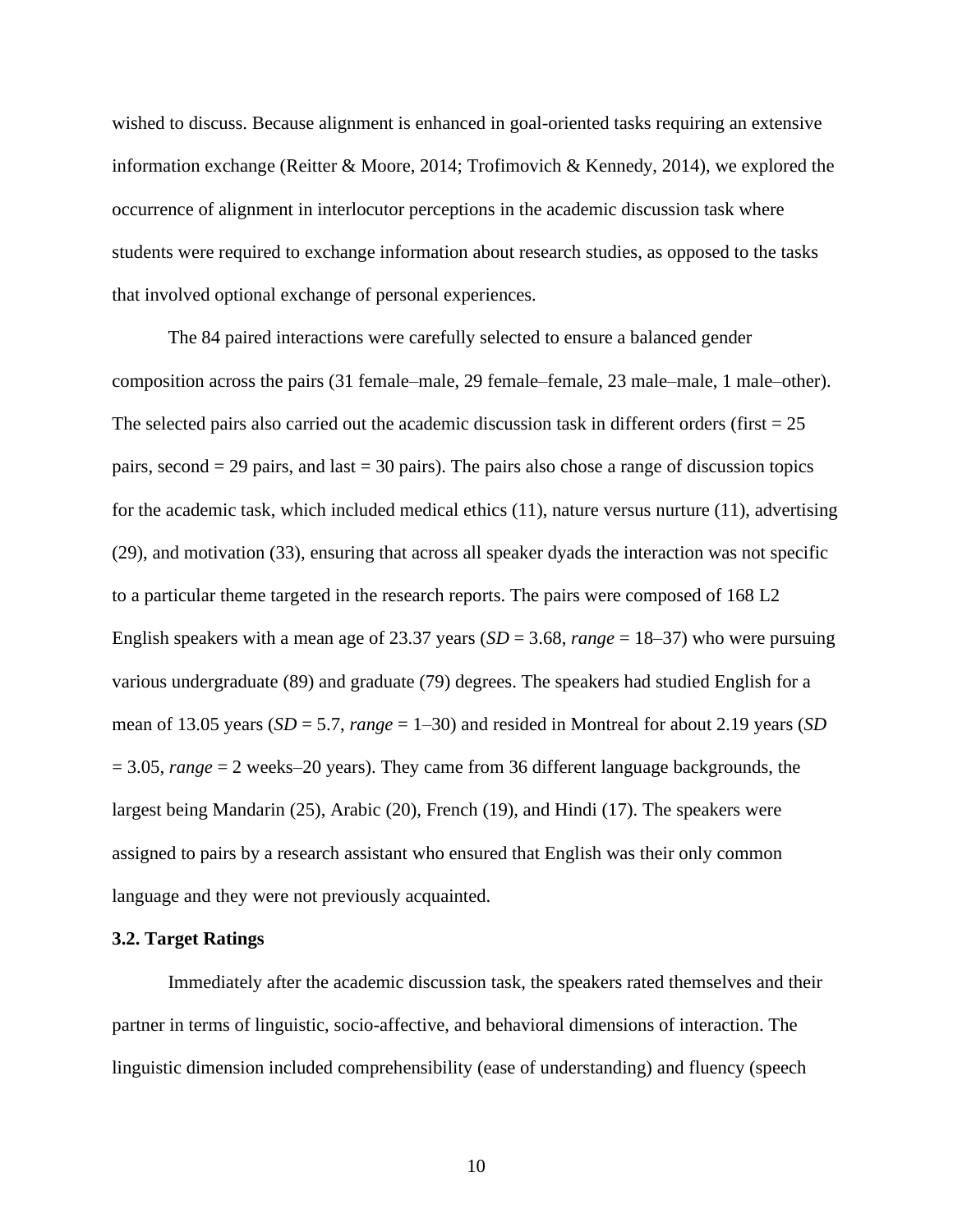flow characterized by few pauses and hesitations and an optimal speaking rate). The socioaffective dimension included perceptions of speaker anxiety (degree of stress, worry, or nervousness) and motivation (extent of engagement, enthusiasm, or determination). The behavioral dimension was defined as perceived collaboration (working with someone to produce or create something).

All ratings were elicited by continuous scales (see Appendix A for a sample rating sheet), which were 100-millimeter lines printed on paper with no markings aside from anchor points (the left equivalent to the rating of 0 and the right equivalent to the rating of 100): *difficult to understand*–*easy to understand* (for comprehensibility), *speech was not at all fluid*–*speech was very fluid* (for fluency), *high level of anxiety*–*low level of anxiety* (for anxiety), *not at all motivated–very motivated* (for motivation), and *did not work well with me*–*worked well with me*  (for collaboration). Because this report targets interlocutor alignment, only the partner ratings are used, and the self-assessments are not discussed further. The definitions for each rated construct (available in Appendix B) were given to the speakers orally, and they could ask clarification questions prior to carrying out the tasks. The same definitions were also printed alongside the scales so the speakers could consult them as they rated each other.

At the end of the 30-minute session, the speakers provided several exit ratings that captured their overall interactive experience related to feedback, visual cues, and comfort. Of key importance here is each speaker's exit rating of their overall perceived communicative success during the session, evaluated through a similar 100-millimeter scale (*my conversation partner and I were not successful at communicating–my conversation partner and I were very successful at communicating*), with the left endpoint equivalent to the rating of 0 and the right endpoint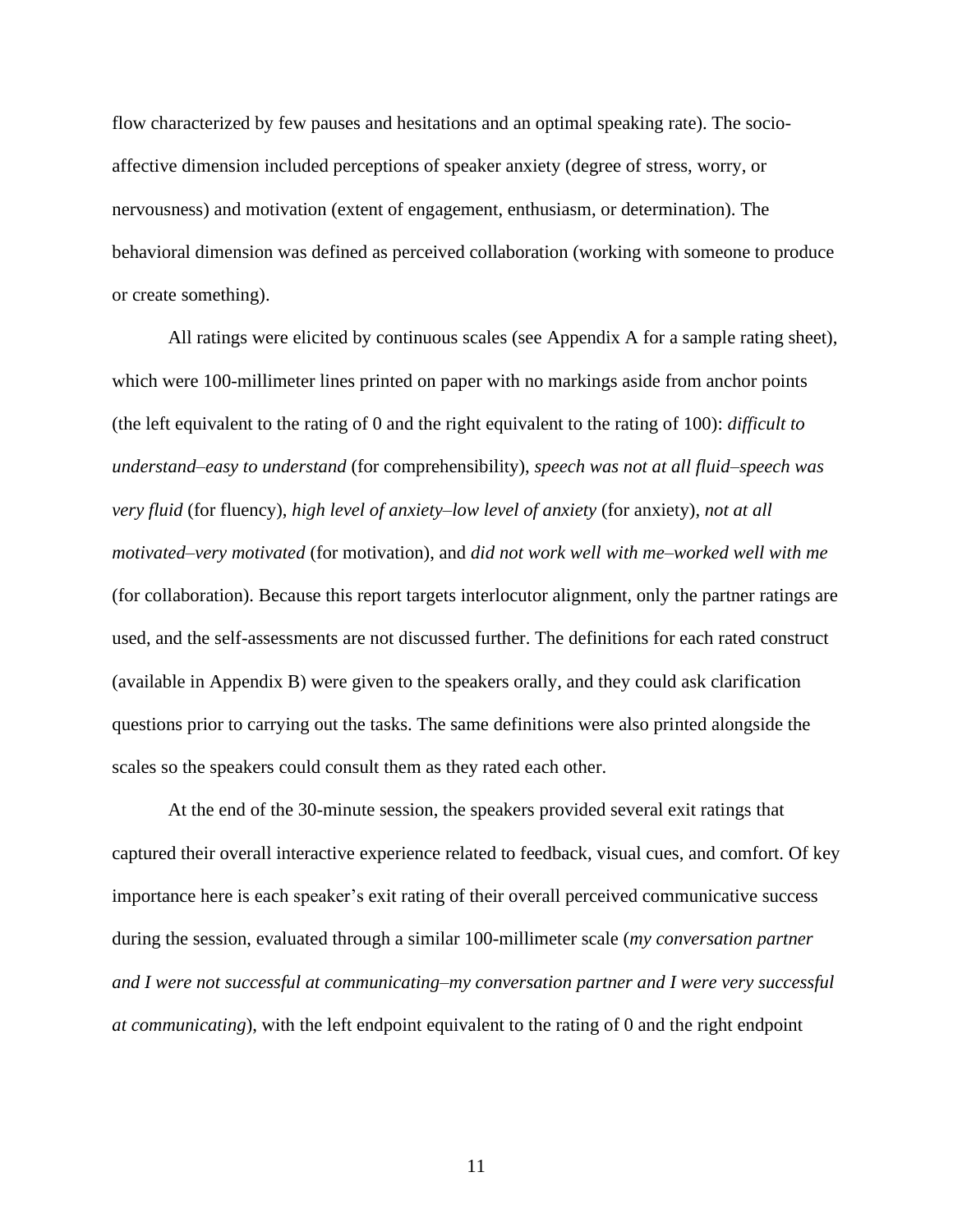equivalent to the rating of 100. In all cases, the speakers indicated their rating by putting a cross on each line corresponding to their evaluation (see Appendix C for a sample rating sheet).

Although various Likert-type scales are common in applied linguistics research (Dewaele, 2018), continuous measurements, similar to those deployed here, have been used previously to capture comprehensibility, fluency, anxiety, motivation, and collaboration through assessment by different rater groups, including L2 speakers (e.g., Gardner et al., 2004; Gregersen et al., 2014; Nagle et al., 2022; Préfontaine, 2013;). There are also few differences in ratings obtained through different scale types of various lengths and resolutions, regardless of whether these scales target linguistic (Isaacs & Thomson, 2013; Munro, 2018) or socio-affective and behavioral (Gardner et al., 2004; MacIntyre & Gardner, 1991) dimensions, so the scale choice was unlikely to have impacted rating validity in this study. Finally, because single ratings of each construct were provided by individual speakers, it was impossible to compute indexes of interrater (multiple raters) or intra-rater (multiple measures by the same rater) reliability. However, our prior work with similar continuous scales revealed high scale reliability (.95–.99) assessed through two-way, consistency, average-measure intraclass correlations (McDonough et al., 2021; Tsunemoto et al., 2021).

#### **3.3. Data Analysis**

The speakers' ratings of each other's comprehensibility, fluency, anxiety, motivation, and collaboration were first converted to numerical values by measuring the distance in millimeters between the left scalar endpoint and the speaker's mark on each scale (out of 100). To derive alignment scores for each rated dimension, a difference score was computed by subtracting one interlocutor's partner score from the other interlocutor's partner score. The alignment scores thus reflect the degree to which both members of the pair had similar perceptions of each other's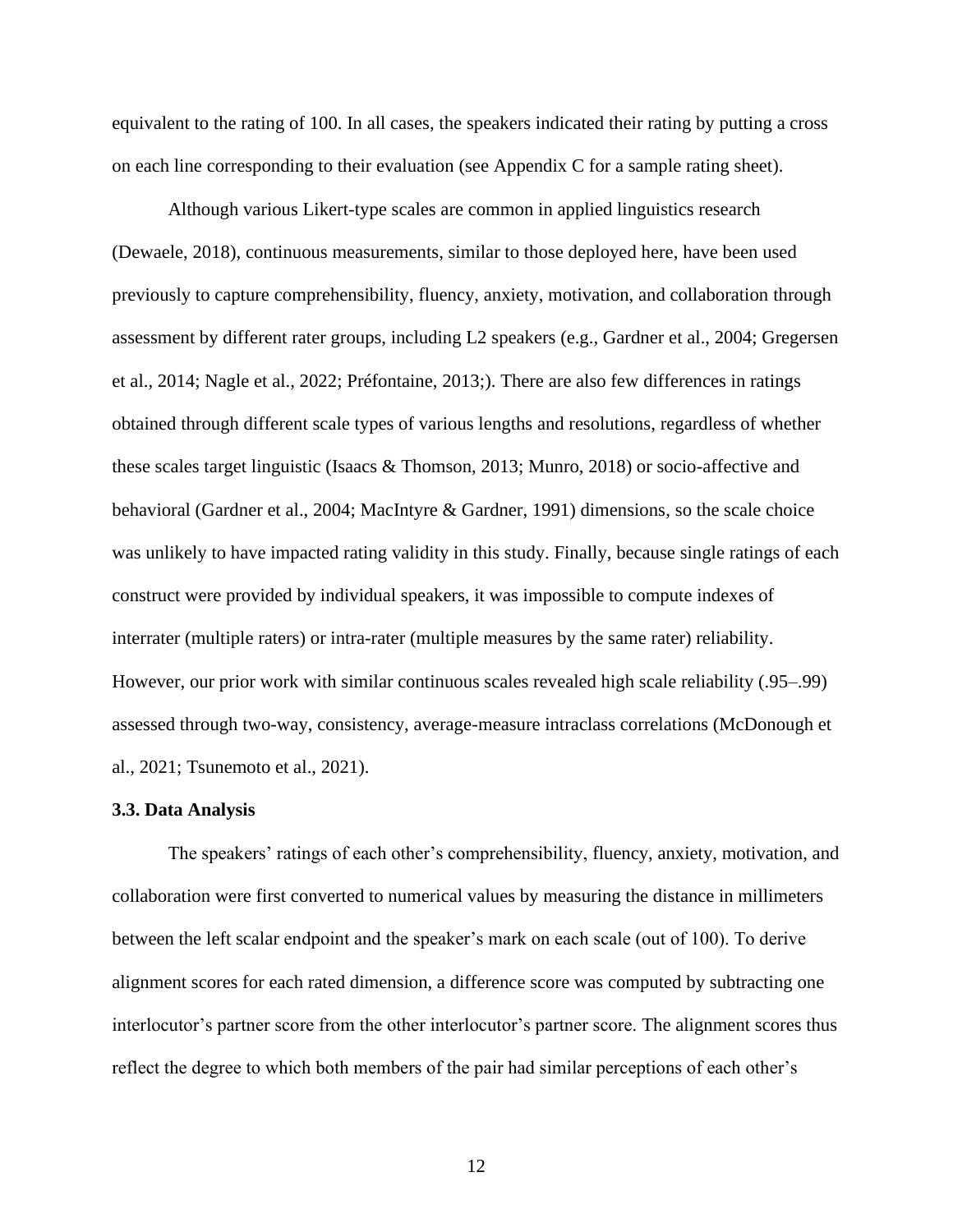comprehensibility, fluency, anxiety, motivation, and collaboration. Larger scores in absolute terms correspond to a divergence in a rated dimension (less alignment) while smaller scores indicate convergence (more alignment). For example, an alignment score of 0 indicates that both speakers evaluated each other identically, whereas a score of 10 indicates that one speaker rated the partner 10 points higher, regardless of which partner provided the higher score. The exit rating of each speaker's perceived communicative success was similarly converted to numerical values, defined as the distance in millimeters between the left endpoint and the speaker's mark on the scale (out of 100 points), and an alignment score in perceived communicative success (expressed as an absolute value) was also computed per pair, where a smaller score indicated stronger between-speaker agreement in their rating of perceived communicative success.

All rated variables, including the speakers' ratings of each other and the derived alignment scores, were first checked for normality. Results of Kolmogorov-Smirnov tests indicated that all distributions departed from normality,  $D(84) > .09$ ,  $p < .05$ . The individual speaker ratings demonstrated a negative skew, indicating that the ratings tended to drift toward the positive scale end (i.e., toward higher scores). In contrast, all alignment scores were positively skewed, such that between-speaker agreement tended to cluster toward the negative scale end (i.e., toward more alignment). Because the assumption of data normality was violated, all subsequent descriptive analyses included median (*Mdn*) and interquartile range (*IQR*) values as measures of central tendency and variability while statistical analyses were conducted using nonparametric tests, such as Spearman rank-order correlations (two-tailed) and Wilcoxon signedrank tests. Correlation strength was assessed using field-specific benchmarks of .25, .40, and .60 designating small, medium, and large associations, respectively (Plonsky & Oswald, 2014).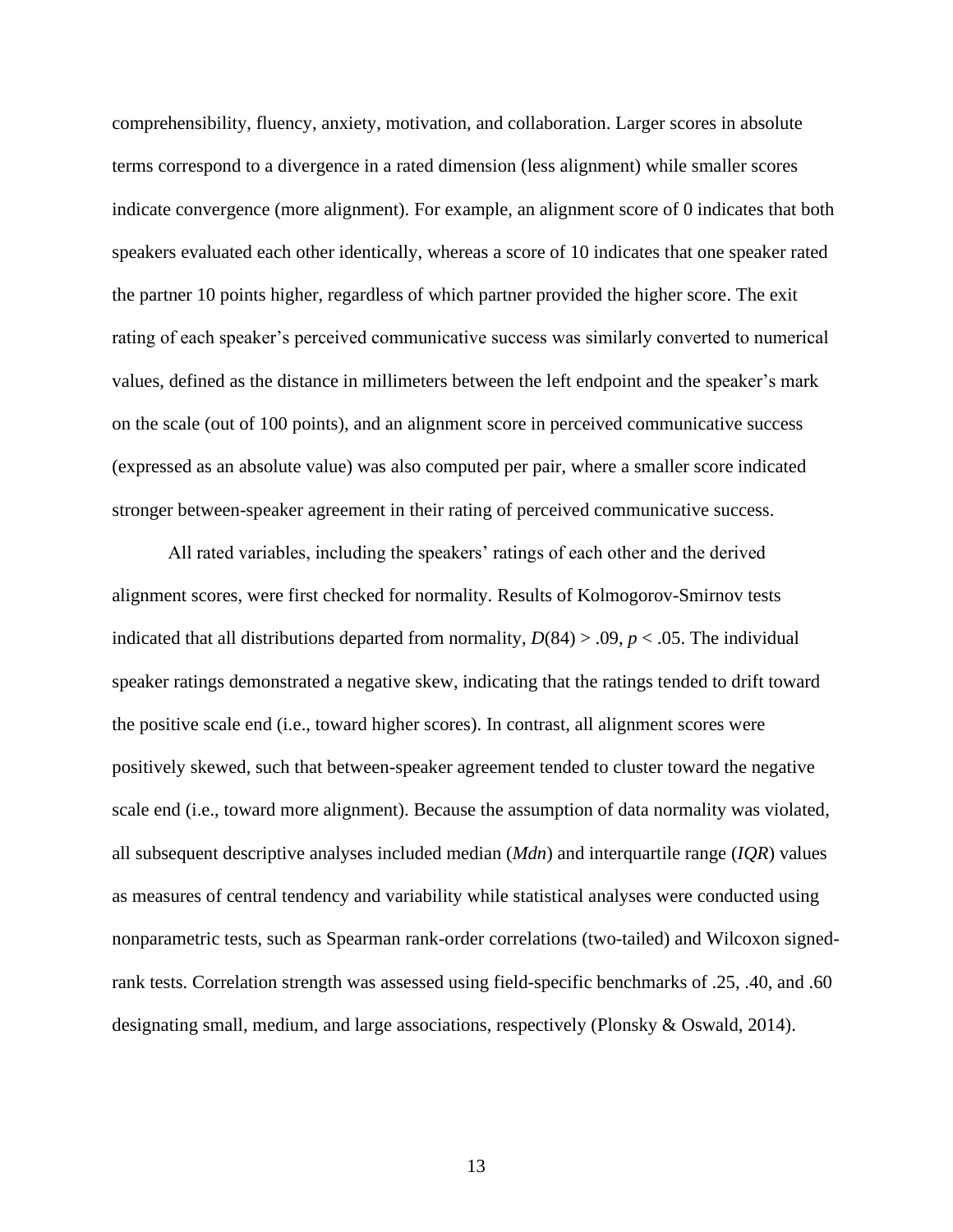### **4. Results**

The first research question asked about potential relationships among various interlocutor-perceived dimensions of interaction. Table 1 summarizes the ratings given by Speakers A and B (i.e., 84 speakers randomly designated as A and B in each pair) to their respective interaction partner. The median rating values were relatively high (80.00–91.50 on a 100-point scale), with comparable interquartile ranges, suggesting that these international university students generally had favorable opinions about each other's comprehensibility, fluency, anxiety, motivation, and collaboration immediately after the academic discussion task. According to two-sample Wilcoxon signed-rank tests (summarized in Table 1), there were no between-interlocutor differences in the median values for any of the rated variables across the 84 paired interactions ( $p > .141$ ). Turning to their perceived communicative success ratings, provided at the end of the session, the median values were similarly high (92.00), implying that the overall perceived interactive experience was positive. As shown through correlation analyses (also available in Table 1), the ratings that the paired interlocutors gave each other revealed only weak associations (*rho* < | 16|), with all coefficients falling below the .25 benchmark for a small effect. In sum, all ratings were high, and the speakers did not differ in the median ratings they provided to each other. Nevertheless, the weak correlations between the ratings from Speakers A and B implied that there was variation in how the two interacting partners evaluated each other.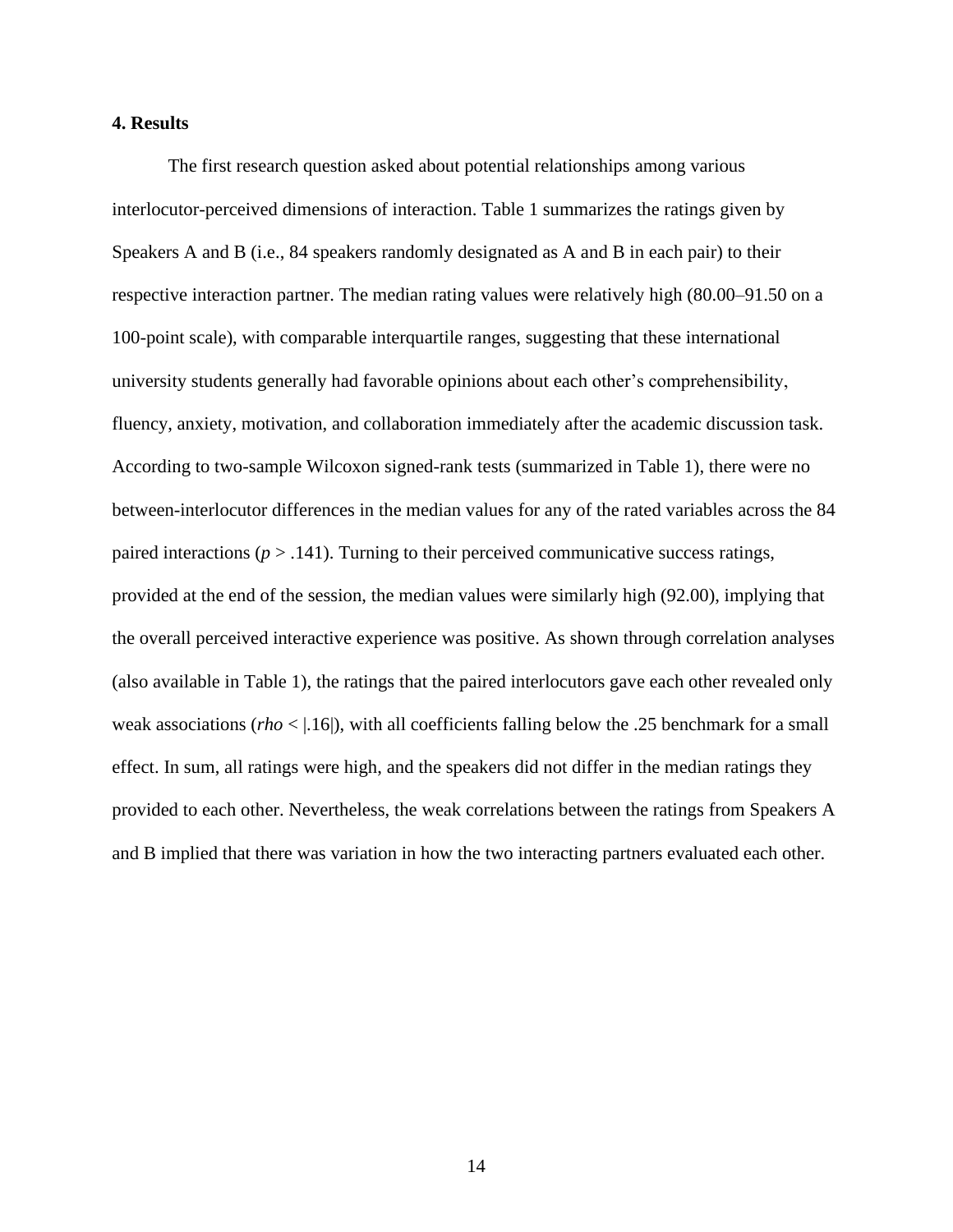|                       | Speaker A   |            | Speaker B |            | Wilcoxon test <sup>a</sup> |                  | Spearman <i>rho</i> |                  |
|-----------------------|-------------|------------|-----------|------------|----------------------------|------------------|---------------------|------------------|
| Speaker rating        | <b>M</b> dn | <b>IQR</b> | Mdn       | <b>IQR</b> | Z                          | $\boldsymbol{p}$ | rho                 | $\boldsymbol{p}$ |
| Anxiety               | 85.00       | 24.00      | 85.00     | 27.00      | $-0.03$                    | .973             | $-.01$              | .928             |
| Collaboration         | 90.00       | 14.00      | 91.50     | 22.00      | $-0.77$                    | .441             | $-.13$              | .258             |
| Comprehensibility     | 87.00       | 30.00      | 82.00     | 20.00      | $-0.87$                    | .387             | $-.16$              | .141             |
| Fluency               | 83.00       | 28.00      | 80.00     | 26.00      | $-1.26$                    | .207             | $-.09$              | .394             |
| Motivation            | 85.00       | 20.00      | 86.00     | 22.00      | $-0.31$                    | .760             | $-.07$              | .545             |
| Communicative success | 92.00       | 13.00      | 92.00     | 12.00      | $-0.42$                    | .675             | $-.07$              | .531             |

Table 1. *Descriptive Statistics and Comparisons of Speaker Ratings*

*Note.* <sup>a</sup>Related-samples Wilcoxon tests comparing the ratings provided by Speaker A and Speaker B.

The alignment scores, which are the differences between the partners' scores expressed as absolute values, are provided in Table 2. The interlocutors were fairly aligned in their ratings of each other's comprehensibility, fluency, anxiety, motivation, and collaboration after the discussion task and in their judgments of perceived communicative success at the end of the session. In terms of the specific rated dimensions, the interlocutors showed more alignment (numerically lower scores in absolute terms) for perceived communicative success, followed by motivation, collaboration, and anxiety, with the least agreement reported for fluency and comprehensibility. The alignment scores were also skewed, as indicated by positive skewness values exceeding 1.00, meaning that many pairs across the sample of 84 interactions tended to agree in their ratings of each other. In fact, visual inspection of the data revealed that there were few cases where individual interlocutors rated each other with values below 50 (on a 100-point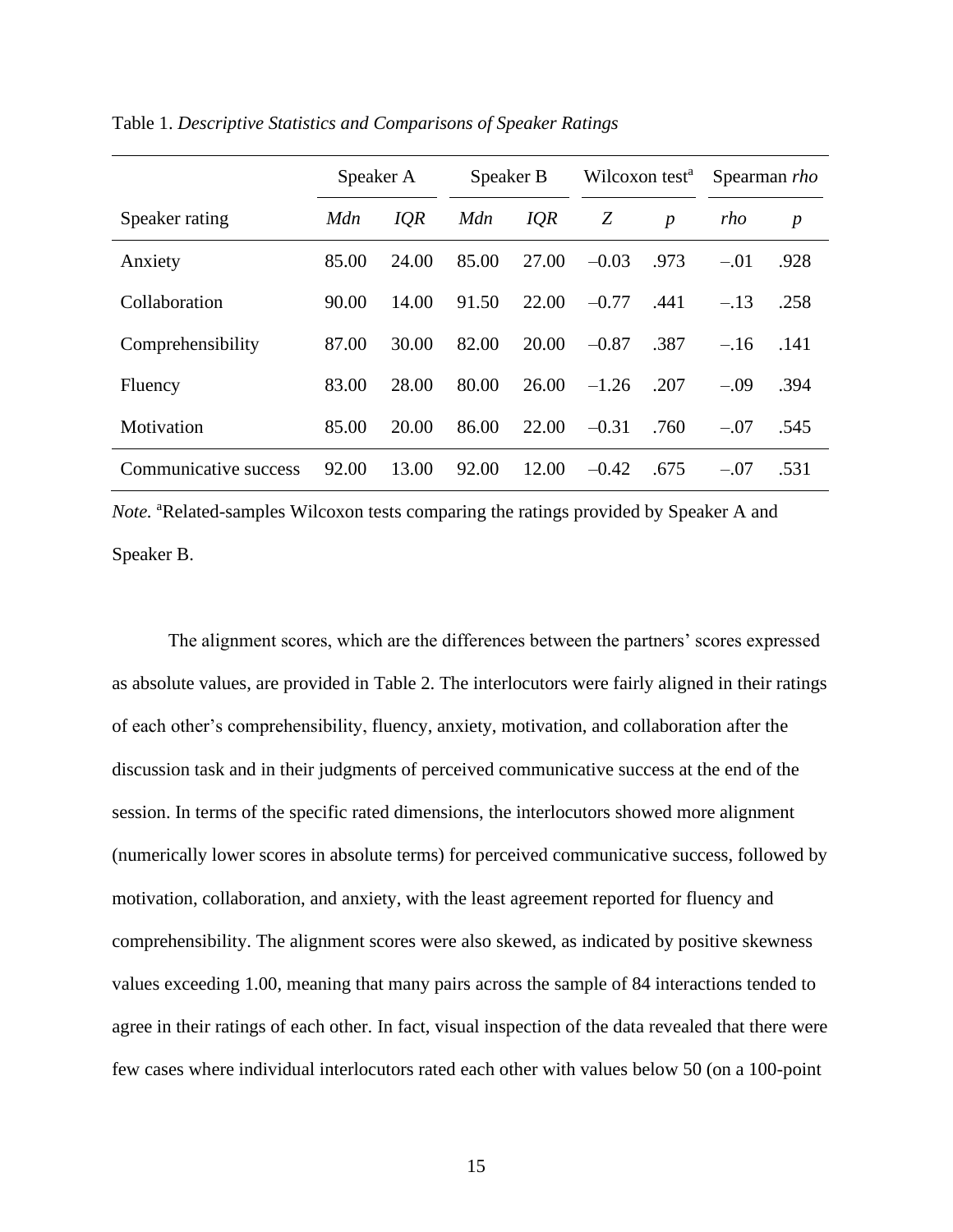scale): 16 (10%) for anxiety, 14 (8%) for comprehensibility, seven (4%) for fluency, five (3%) for motivation and perceived communicative success, and four (2%) for collaboration. More importantly, there were no cases where both interlocutors assessed each other with scores below 50 for any rated dimension, suggesting that the alignment reported in Table 2 largely reflects convergence in favorable ratings. According to one-sample Wilcoxon signed-rank tests, the median alignment scores were significantly different from the chance value of 33.33 for a hypothetical between-speaker difference on a 100-point scale. Thus, the speakers tended to converge in their mutual ratings, which reflected alignment in favorable rather than unfavorable evaluations, and the alignment scores appeared different from what would be predicted if the speakers had provided random evaluations of each other.

|                       |       | Descriptive statistics |          |                 |         | Wilcoxon test <sup>a</sup> |
|-----------------------|-------|------------------------|----------|-----------------|---------|----------------------------|
| Alignment score       | Mdn   | IQR                    | Range    | <b>Skewness</b> | Z       | $\boldsymbol{p}$           |
| Anxiety               | 13.50 | 23.00                  | $1 - 95$ | 1.72            | $-5.01$ | .001                       |
| Collaboration         | 13.00 | 17.00                  | $0 - 74$ | 1.78            | $-6.75$ | .001                       |
| Comprehensibility     | 20.00 | 24.00                  | $0 - 82$ | 1.22            | $-4.70$ | .001                       |
| Fluency               | 15.50 | 22.00                  | $0 - 65$ | 1.01            | $-6.31$ | .001                       |
| Motivation            | 11.00 | 19.00                  | $0 - 63$ | 1.39            | $-6.85$ | .001                       |
| Communicative success | 9.00  | 12.50                  | $0 - 90$ | 2.75            | $-6.14$ | .001                       |

Table 2. *Descriptive Statistics for Alignment Scores (Absolute Values)*

*Note*. <sup>a</sup>One-sample Wilcoxon tests comparing the observed median values with a hypothetical value of 33.33.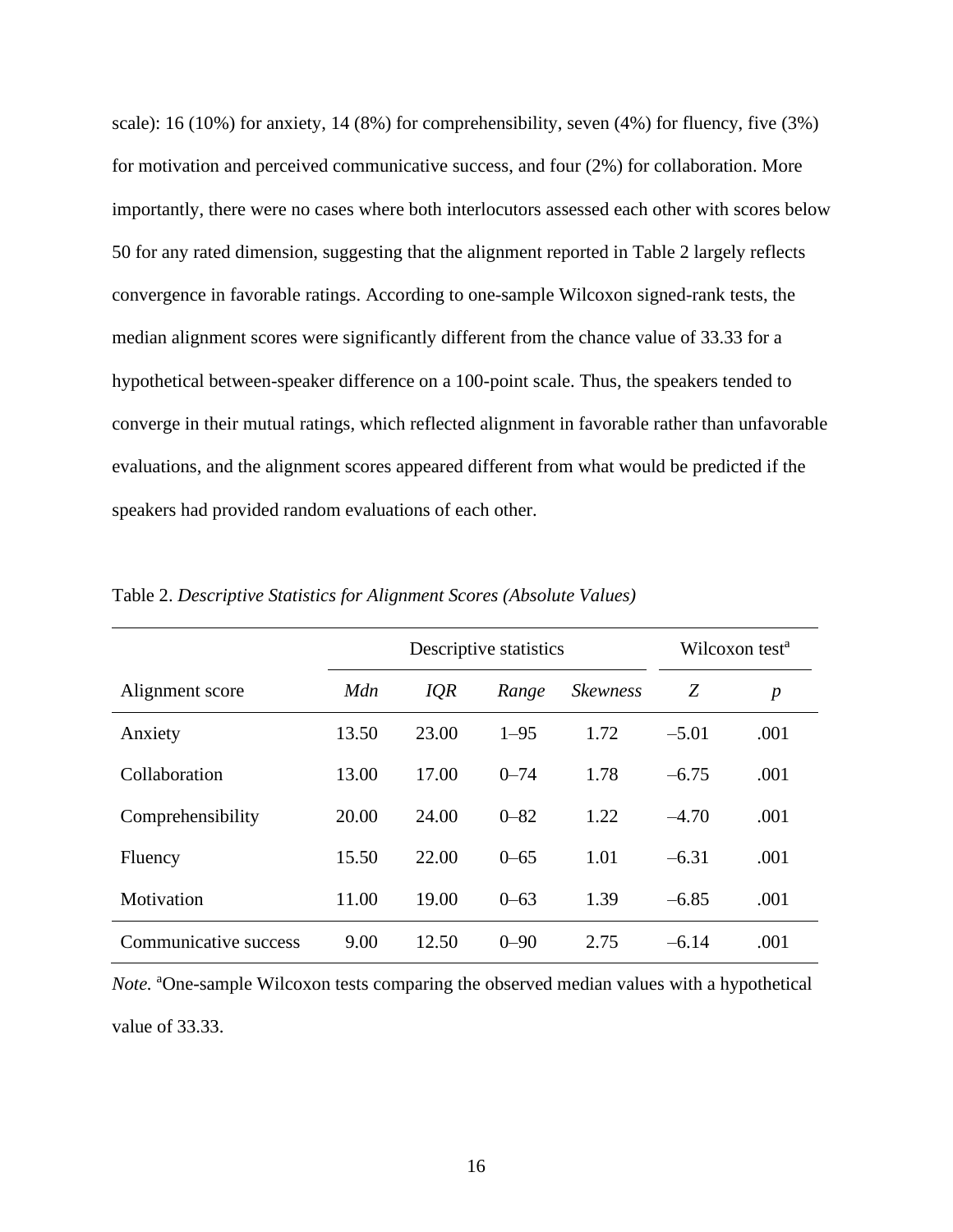To explore relationships among the alignment scores, Spearman correlation coefficients were obtained (see Table 3). The comprehensibility and fluency alignment scores (.28) along with the fluency and motivation alignment scores (.33) both showed weak associations, with 8– 11% shared variance. Collaboration alignment was weakly correlated with all other alignment scores except fluency, with some associations (.25–.37) approaching the cutoff for a mediumstrength relationship and shared variance ranging from 6% (for comprehensibility) to 14% (for motivation). Thus, the alignment scores capturing perceived dimensions of interaction were not entirely distinct. In particular, the collaboration score appeared to be linked to scores for other rated dimensions (e.g., anxiety, motivation), in that speakers likely perceived their collaboration positively when they aligned in other perceived dimensions of interaction.

Table 3. *Spearman Correlation Coefficients (Significance Values) for Alignment Scores (N = 84) Expressed in Absolute Terms*

| Alignment score         |           | $\overline{2}$ | 3         | 4         | 5         |
|-------------------------|-----------|----------------|-----------|-----------|-----------|
| 1 Anxiety               |           |                |           |           |           |
| 2 Collaboration         | .35(.001) |                |           |           |           |
| 3 Comprehensibility     | .04(.722) | .25(.022)      |           |           |           |
| 4 Fluency               | .10(.360) | .21(.054)      | .28(.011) |           |           |
| 5 Motivation            | .13(.236) | .37(.001)      | .21(.050) | .33(.002) |           |
| 6 Communicative success | .14(.206) | .40(.001)      | .27(.012) | .22(.047) | .33(.002) |

The second research question asked whether alignment in L2 speakers' perceptions of each other's comprehensibility, fluency, anxiety, motivation, or collaboration is associated with their agreement about perceived communicative success. To address this question, Spearman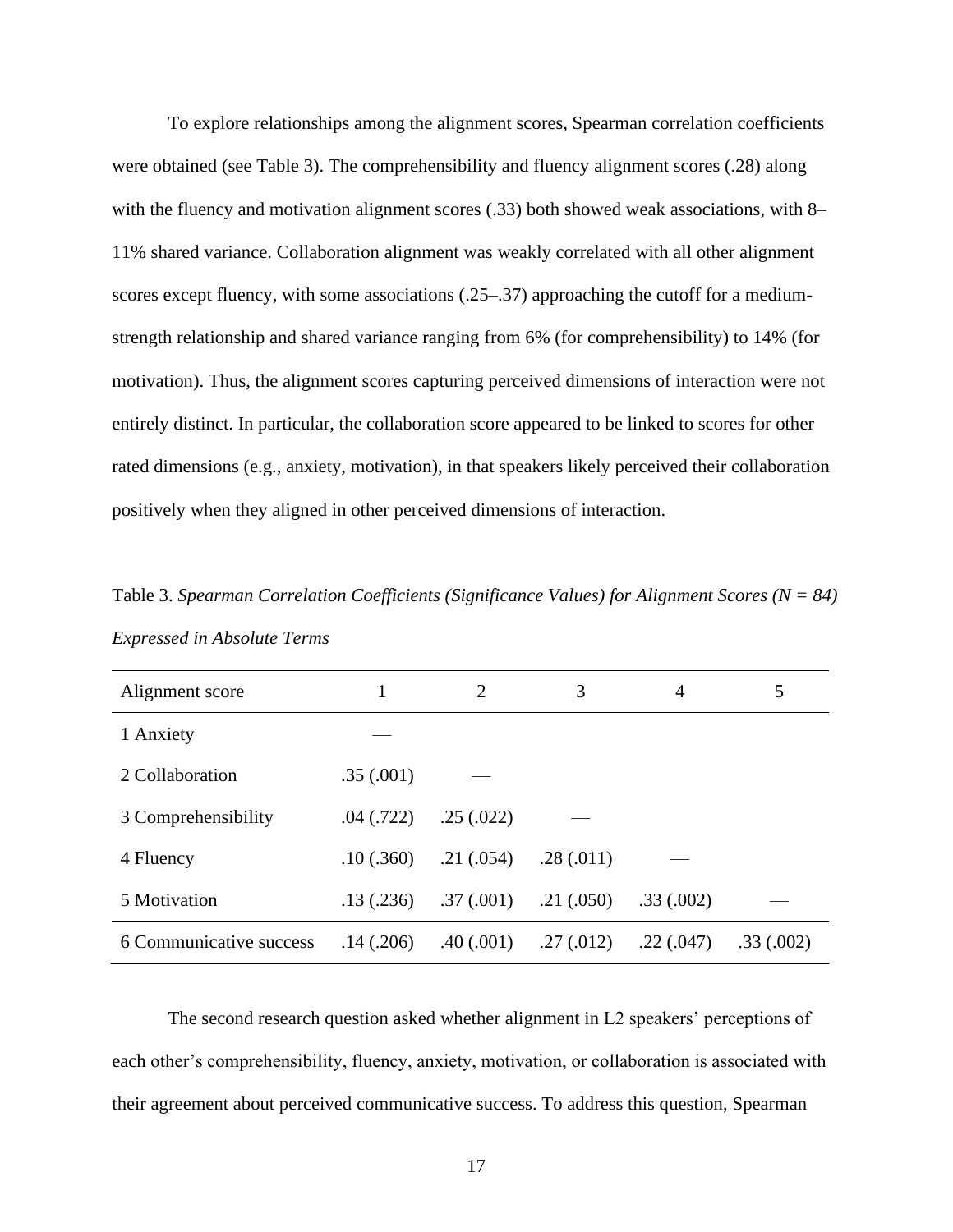correlations were computed between alignment in perceived communicative success and the five alignment scores. As shown in Table 3 (bottom row), alignment in perceived communicative success was positively associated with all alignment scores. The more the interlocutors aligned in their perception of each other's comprehensibility, fluency, anxiety, motivation, and collaboration, the more they converged in how they perceived their communicative success. However, only the associations for comprehensibility (.27) and motivation (.33) surpassed the threshold for a small effect while the association for collaboration (.40) reached the cutoff for a medium-size effect. In terms of shared variance explained, the anxiety scores explained the least variance in the outcome variable (2%), followed by the comprehensibility and fluency scores (5– 7%), whereas the motivation (11%) and collaboration (16%) alignment scores showed the largest overlap with the outcome variable. Visual inspection of these relationships, which are illustrated in Figure 1, confirmed that the alignment scores for collaboration and communicative success had the strongest association. The rest of the relationships displayed weaker associations, with the association between the alignment scores for anxiety and communicative success revealing a potential inverse U-shaped function.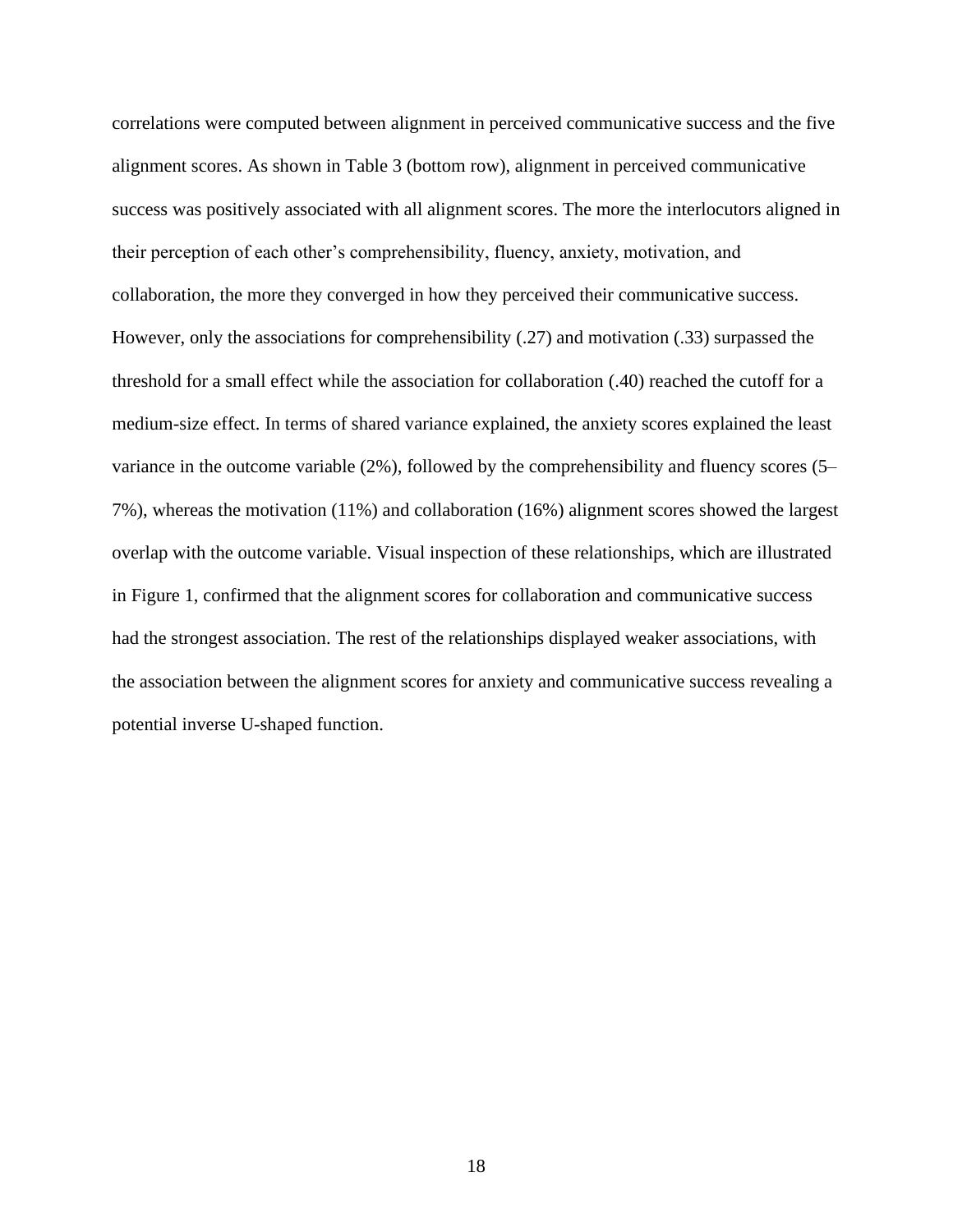

*Figure 1.* Scatterplots of the relationships between interlocutors' alignment in perceived dimensions of interaction (x-axis) and their alignment in perceived communicative success (yaxis), with LOESS lines depicting the best fit to the data.

### **5. Discussion**

This exploratory study examined L2 speakers' alignment in perceptions of comprehensibility, fluency, anxiety, motivation, and collaboration, investigating whether their alignment in these dimensions is associated with agreement in perceived communicative success. After completing the academic discussion task, the speakers were generally aligned in the five perceived dimensions, although the alignment scores varied (in absolute terms) across individual pairs, where some partners evaluated each other identically (i.e., with an alignment score of 0) while others diverged in their assessments by as much as 95 points on a 100-point scale (see Table 2). The speakers were also generally aligned in their perception of communicative success at the end of the interactive session, and all alignment scores reflected between-speaker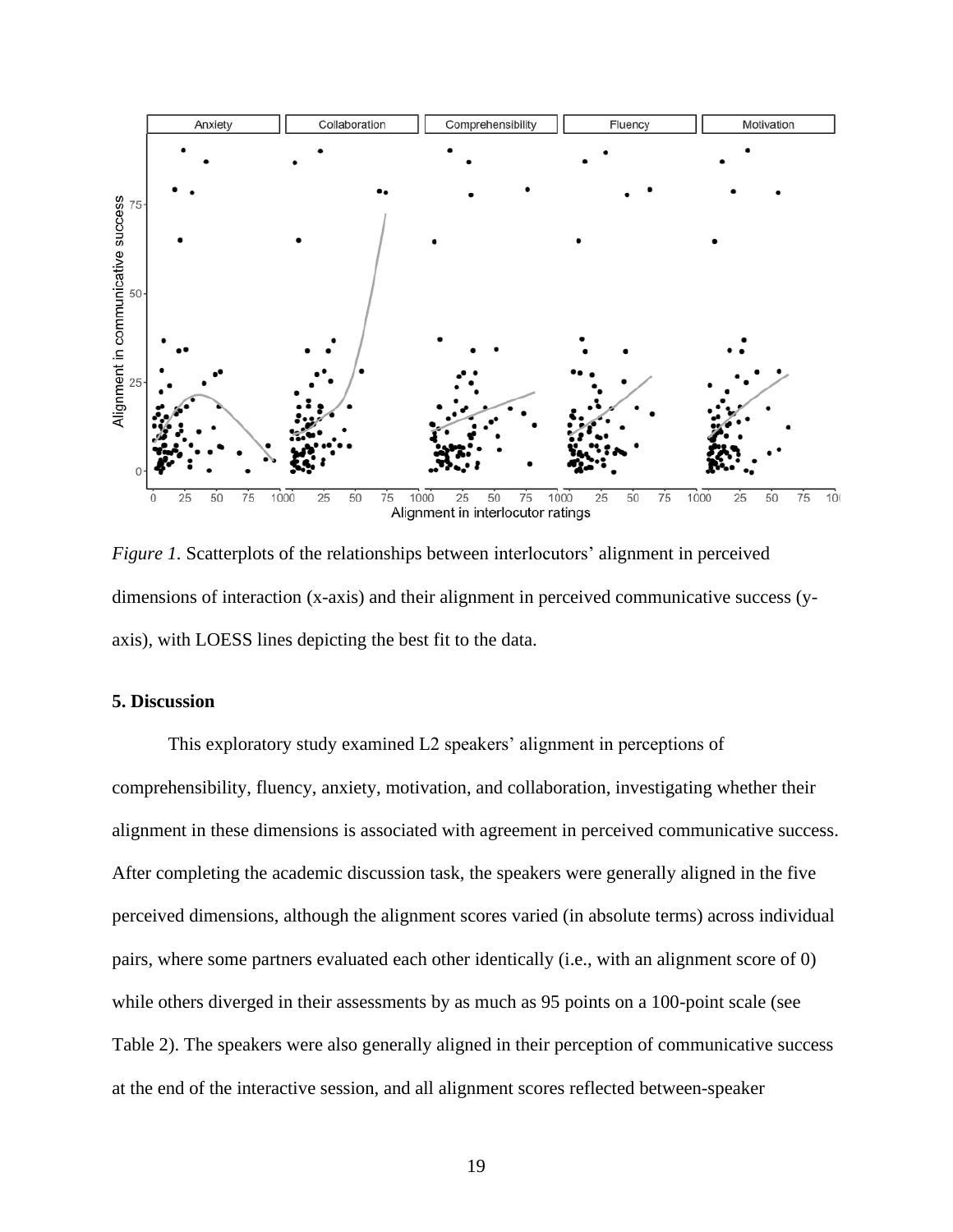convergence in a positive sense, such that the interlocutors generally held favorable views of each other and their communicative experience. Alignment in perceived communicative success was positively associated with all alignment scores, although collaboration was the only dimension that reached the cutoff for a medium-size effect (Plonsky & Oswald, 2014). In all cases, stronger alignment (i.e., a smaller gap in between-speaker assessments) was associated with greater convergence between interlocutors in their perception of overall communicative success. This appears to be the first demonstration that alignment in perceived dimensions of interaction might be linked to L2 speakers' assessment of their perceived communicative success.

Comprehensibility, fluency, anxiety, and motivation were among the perceived dimensions that revealed considerable alignment in L2 speakers' judgments of each other in an academic discussion task (see Table 2). For comprehensibility, this finding replicates previously reported coordination in interlocutor ratings of mutual comprehensibility, whereby L2 speakers initially diverge in their assessments but within 2–3 minutes of their interactive experience settle on a common assessment (Nagle et al., 2022; Trofimovich et al., 2020). For fluency, this finding extends prior work on interlocutor alignment in various measures of utterance fluency, such as speech rate or pause frequency and length (Street, 1984; Ten Bosch et al., 2004; Wilson & Wilson, 2005), suggesting that speakers can align not only in the actual speed or repair properties of their speech but also in their perceptions of each other's fluency.

As a context-sensitive state variable, anxiety has recently been linked to various speaker experiences in interaction, where anxiety fluctuates depending on which topic speakers choose to discuss, how well they know task-relevant vocabulary, or how listeners react to speakers through verbal or nonverbal cues (Boudreau et al., 2018; Gregersen et al., 2014; Lindberg et al., 2021).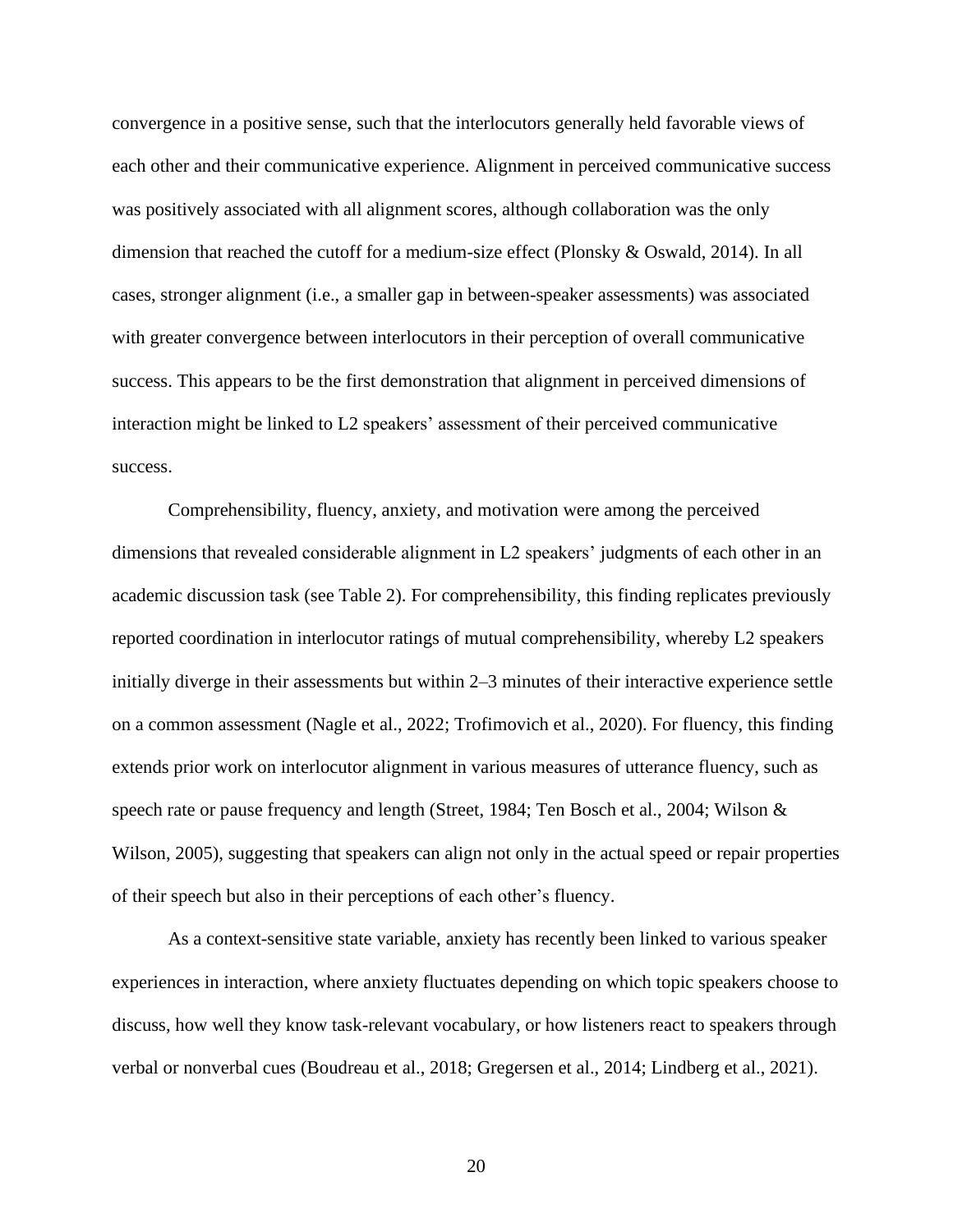Similarly, according to a dynamic view of motivation (MacIntyre & Serroul, 2015; Sulis et al., 2020), a speaker's motivational disposition oscillates between approach and avoidance tendencies, which refer to actions toward or away from desirable goals (Elliot, 1999), as a function of contextual variables, including speakers' ease or difficulty with task-specific terminology, topic familiarity, or their sense of time pressure. The present findings extend this work by showing that speakers might become sensitive to each other's anxiety and motivation states, leading some interacting partners to aligned and coordinated perceptions of each other. With respect to anxiety more specifically, one intriguing finding, which must be revisited in future work, is that anxiety might have a curvilinear relationship with other perceived measures (see Figure 1), where between-speaker differences in anxiety either do not influence speaker judgments or have no negative impact on them when perceived differences in interlocutor anxiety reach and surpass a certain threshold.

Among the five perceived dimensions of interaction, only alignment in L2 speakers' collaboration showed a medium-size association with between-speaker alignment in perceived communicative success, with 16% of shared variance. The speakers who were more aligned in their perceptions of each other's collaborative contributions were more likely to agree in their positive assessment of their communicative experience, which is consistent with the idea that communication is a joint, co-constructed, goal-oriented action (Clark, 1996; Pickering & Garrod, 2021). Considering that the academic discussion task was only one of three tasks completed by the speakers in different orders, it is noteworthy that an alignment measure from a single task predicted how the speakers assessed their entire 30-minute communicative experience. Of course, as suggested by an anonymous reviewer, it is plausible that the speakers conflated their judgments of collaboration with their ratings of communicative success, such that the two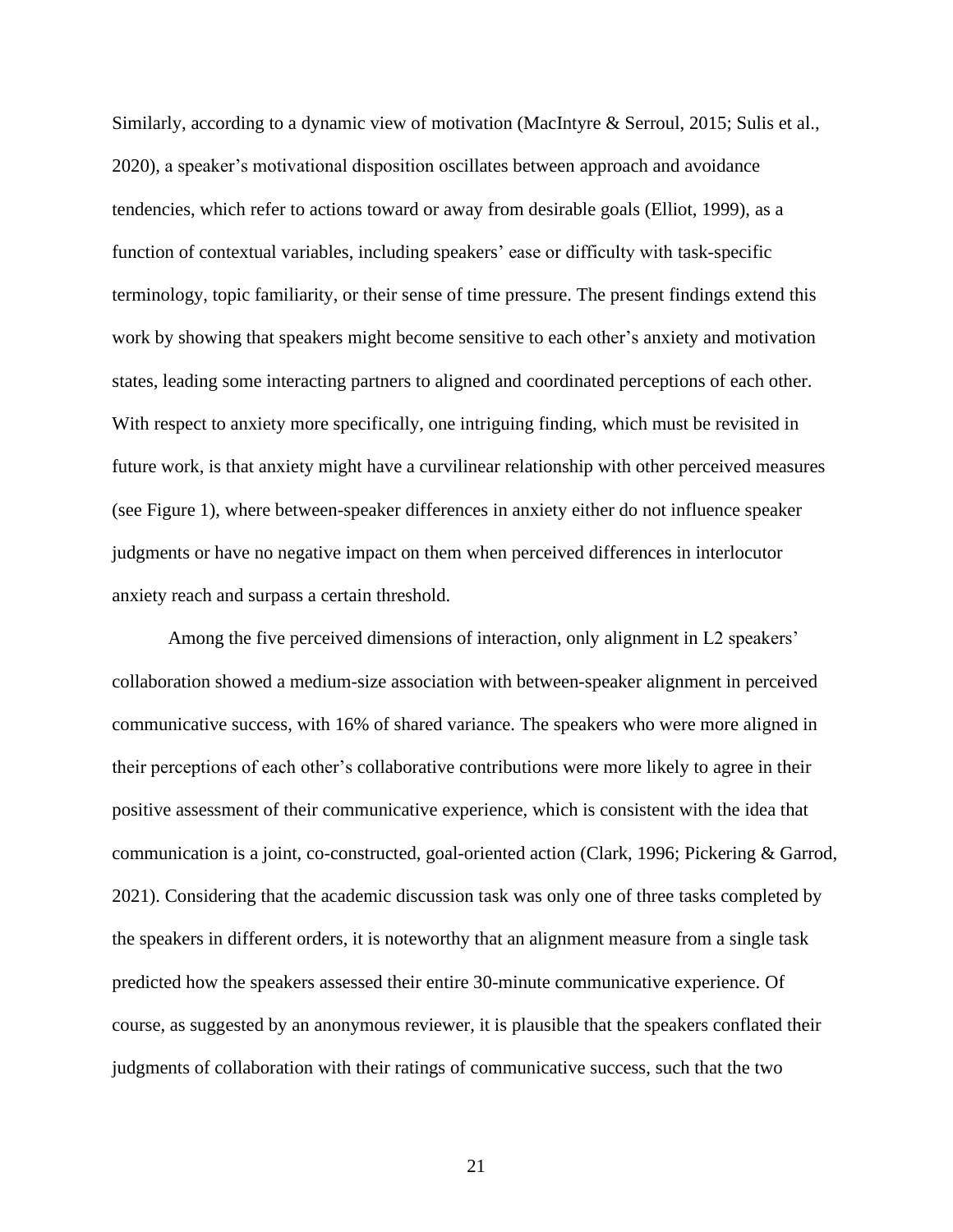measures essentially targeted the same underlying dimension (i.e., success defined through collaboration). This interpretation is nevertheless not incompatible with the interim conclusion suggested by the present findings, namely, that an optimal interactive experience is likely grounded in speakers having a sense that they are matched in their commitment to the dialog. As far as perceived success is concerned, then, speakers who are similarly dedicated to the task (which was most often the case in the present dataset) tend to agree in their favorable assessment of their communicative experience, compared to those whose respective contributions seem imbalanced.

If perceived collaboration is relevant to L2 speakers' assessments of their perceived communicative success, it would be important to understand which specific linguistic and nonlinguistic behaviors underpin speaker perceptions of working together toward a common goal. Conceptualized broadly within the task engagement perspective (Philp & Duchesne, 2016), collaboration ratings might reflect various dimensions of speaker engagement. These dimensions include cognitive and behavioral components characterized by speakers' sustained attention or effort and the quantity of their task-relevant talk, as well as social and emotional components illustrated through reciprocity and mutuality in speakers' turn-taking and in displays of their emotion (e.g., laughter, frustration). In the academic discussion task, for instance, the speakers may have perceived their partners as collaborative if these partners demonstrated attention to task instructions, showed commitment toward task completion, produced task-relevant content, and managed the discussion without dominating the conversation or abstaining from it (Lambert et al., 2017; Nakamura et al., 2021; Qiu & Lo, 2017). Even though it is impossible to isolate the specific behaviors contributing to speaker assessments of collaboration, the obtained link between perception alignment and perceived communicative success is revealing. Speakers'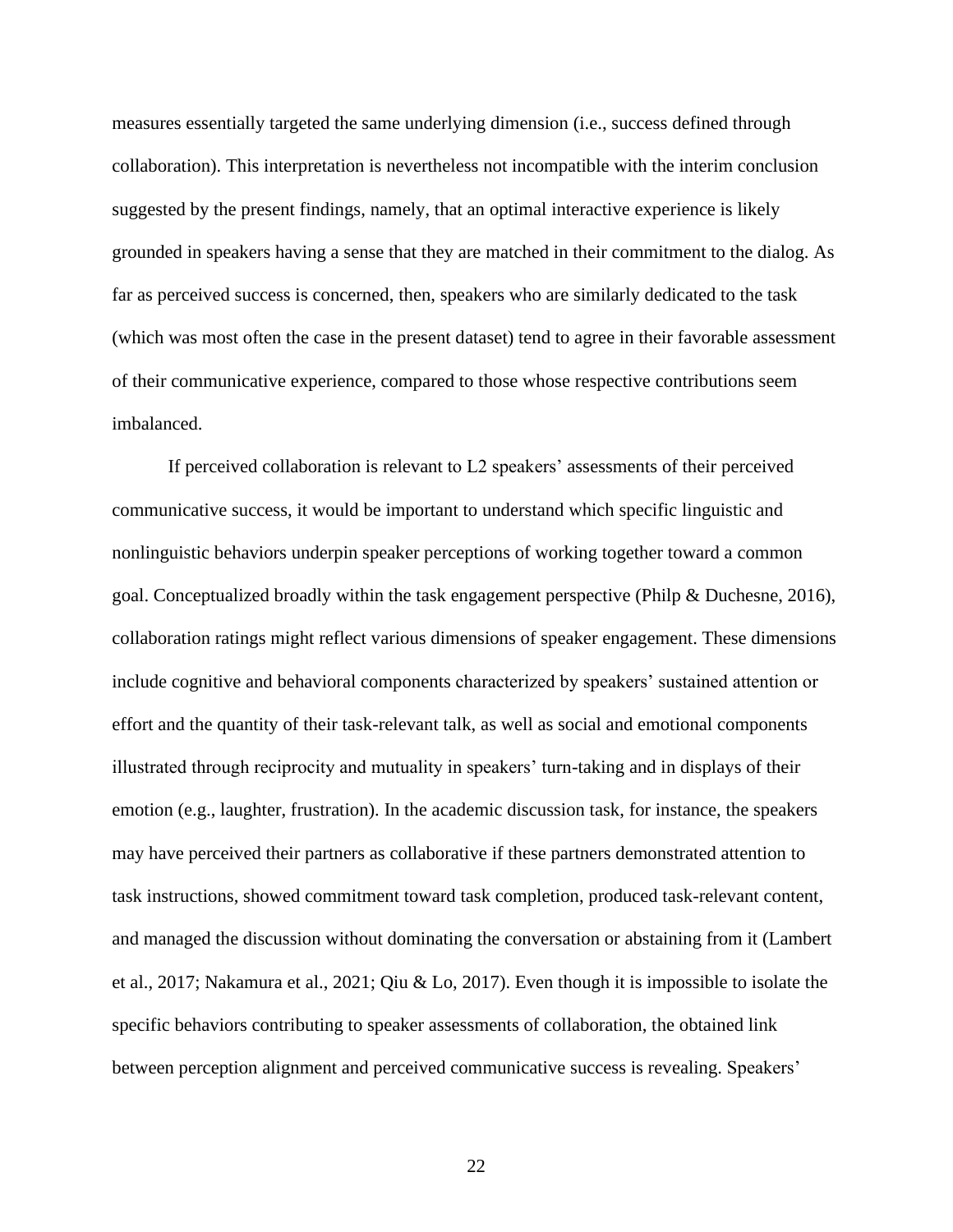impressionistic judgments of each other's task involvement—provided that these judgments are in close agreement between the speakers—have a bearing on whether they agree about the perceived success of their interactive experience (see Figure 1).

The various components of task engagement were likely not the only dimensions relevant to speaker perceptions of collaboration. As shown in Table 3, which summarizes correlations between different alignment scores, the speakers who were more aligned in their collaboration were also those showing more convergence in comprehensibility (.25), fluency (.21), anxiety (.35), and motivation (.37), with 4–14% of the variance in common between each set of scores. Thus, broadly defined, partner ratings of collaboration might have also reflected the speech that was easy to understand and that was characterized by few pauses and hesitations and an optimal speaking rate, which confirms a previously reported collaboration–comprehensibility link (Nagle et al., 2022) and extends this relationship to include perceived fluency, anxiety, and motivation.

Similarly, speakers' ratings of collaboration might have captured various linguistic and nonlinguistic cues that could be interpreted as showing different levels of partner anxiety. When L2 speakers feel anxious, they tend to speak in utterances that lack sufficient detail, avoid claiming or volunteering a turn, and provide frequent backchannels as a way of evading an extended turn (Ely, 1986; Steinberg & Horwitz, 1986). Anxious speakers also appear to avoid eye contact, engage in fidgeting, and display fixed facial expressions and unnatural or rigid body postures (Gregersen, 2005). These linguistic and nonlinguistic markers of communication anxiety may have been salient to the speakers to the extent that these markers impacted their collaboration ratings. Although the interactional signature of motivation is less well understood (MacIntyre & Serroul, 2015; Sulis et al., 2020), it is likely that various linguistic and nonlinguistic markers of motivational dispositions, such as effort to retrieve appropriate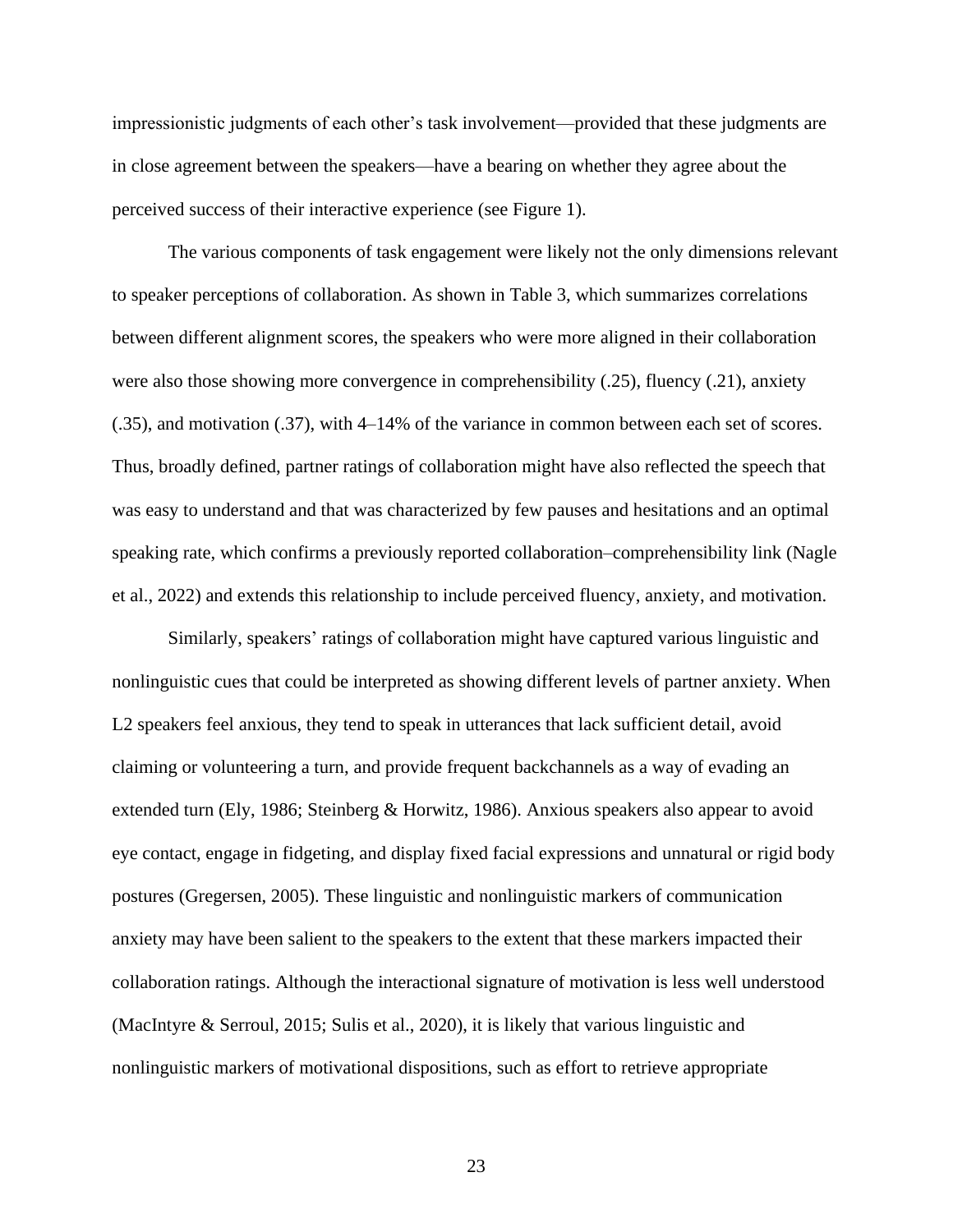vocabulary or enthusiasm shown through facial expressions (see McDonough et al., 2022), may have also influenced the speakers' assessments of both motivation and collaboration. Seen from this vantage point, the alignment in speakers' collaboration ratings, which showed the only substantive association with between-speaker alignment in perceived communicative success, thus emerges as a potentially useful measure encompassing various linguistic, socio-affective, and behavioral dimensions of speakers' interactive experience.

These findings lend themselves to some tentative pedagogical implications which need to be confirmed in future work. Considering potential links between L2 speakers' judgment of communicative success and their perception of each other's task collaboration, it might be useful for researchers to reach out to language practitioners, raising their awareness of the various ways in which speakers might demonstrate collaboration in conversation, such as through sustained attention to the task, quantity of task-relevant talk, interactive listening behaviors, or displays of positive emotion (Galaczi & Taylor, 2018; Philp & Duchesne, 2016). In turn, language instructors might wish to consider providing students with metacognitive instruction focusing on collaborative interaction, pointing out the importance of using various strategies, such as appeals for help, clarification requests, and comprehension checks (Sato, 2020). Specific examples of targeted collaborative behaviors might include encouraging L2 speakers to engage in frequent turn-taking, exhibiting helpful interlocutor-centric behaviors, such as supplying a word that an interlocutor is struggling with, showing interest in an interlocutor's opinion, and maintaining a focus on the discussion topic rather than straying away from it. L2 speakers might also benefit from insights into the importance of visual and nonverbal behaviors in successful communication, which includes the role of body language and facial expressions in signaling communication breakdowns (McDonough et al., 2021; Tsunemoto et al., 2021). Besides the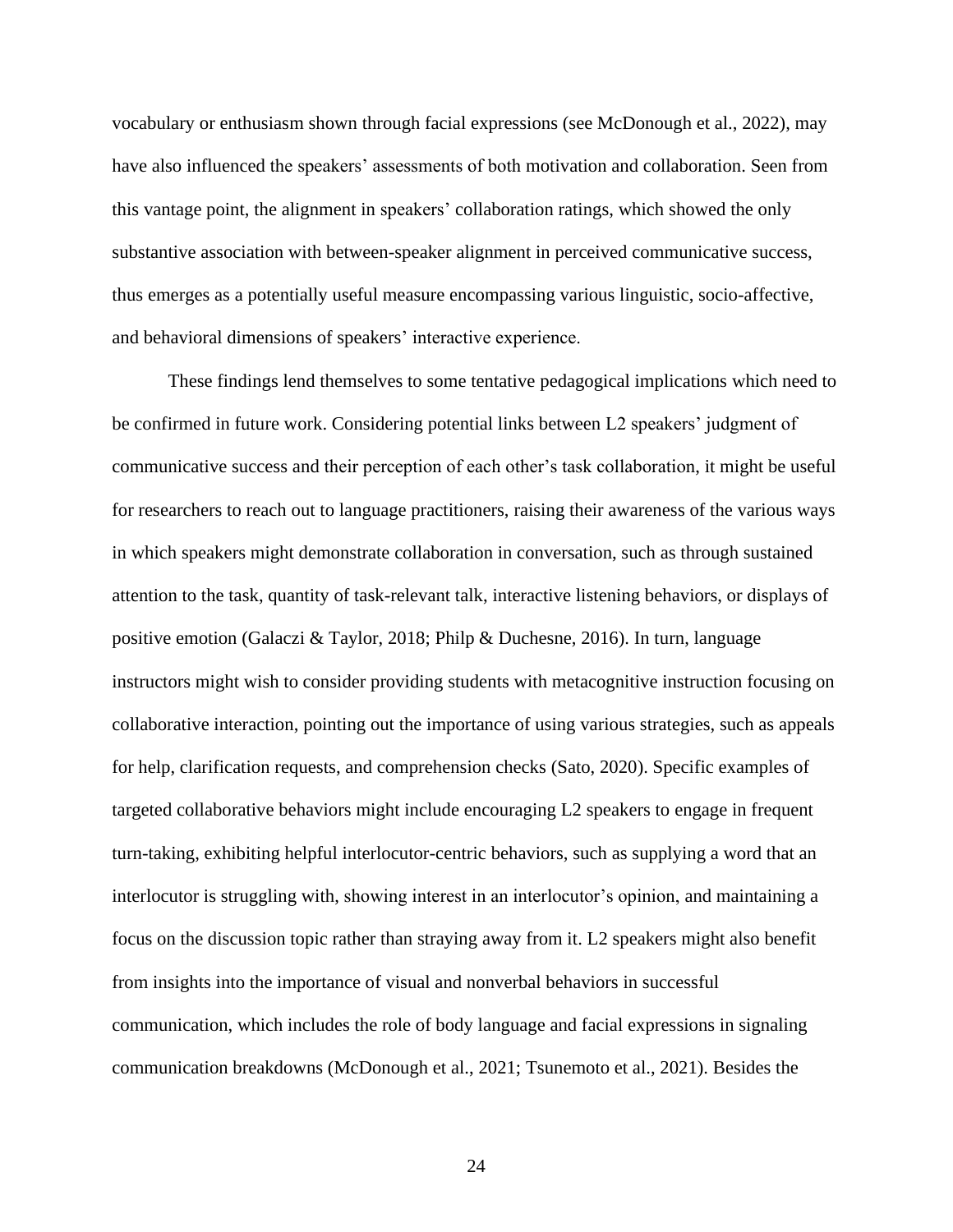context of spoken interaction, similar benefits of collaboration have also been observed in research on L2 writing, where learners produce more accurate and complex texts, exchange ideas, and jointly solve language-related problems, provided that language instructors carefully consider learner proficiency, task type, and communication medium (e.g., Storch, 2011; Villareal & Gil-Sarratea, 2020).

### **6. Conclusion**

To conclude, this exploratory study demonstrated links between interactive alignment in L2 speakers' perceived dimensions of interaction and their judgments of perceived communicative success. A global measure of collaboration contributed to explaining 16% of variance in the speakers' calibrated, favorable perceptions of their communicative success, provided that the speakers' assessments of each other's collaboration were aligned. Despite their promise in highlighting speaker-assessed collaboration as a useful construct capturing L2 speakers' interactive experience, the present exploratory findings must remain speculative until examined in future work. First, the target measures of alignment in this study included only subjective, perceived dimensions of interaction. Future work could compare subjective metrics of alignment with various linguistic and nonlinguistic measures, such as the degree of convergence in specific grammar structures or the extent of speakers emulating each other's emotion, to examine potential relationships between speakers' perception and their actual behavior.

Second, future research would also benefit from targeting lower-level L2 speakers, to understand if alignment in perceived and actual measures of interaction differs as a function of speaker proficiency. It is plausible that the alignment in speakers' perceptions of comprehensibility, fluency, anxiety, and motivation, which showed only weak correlations with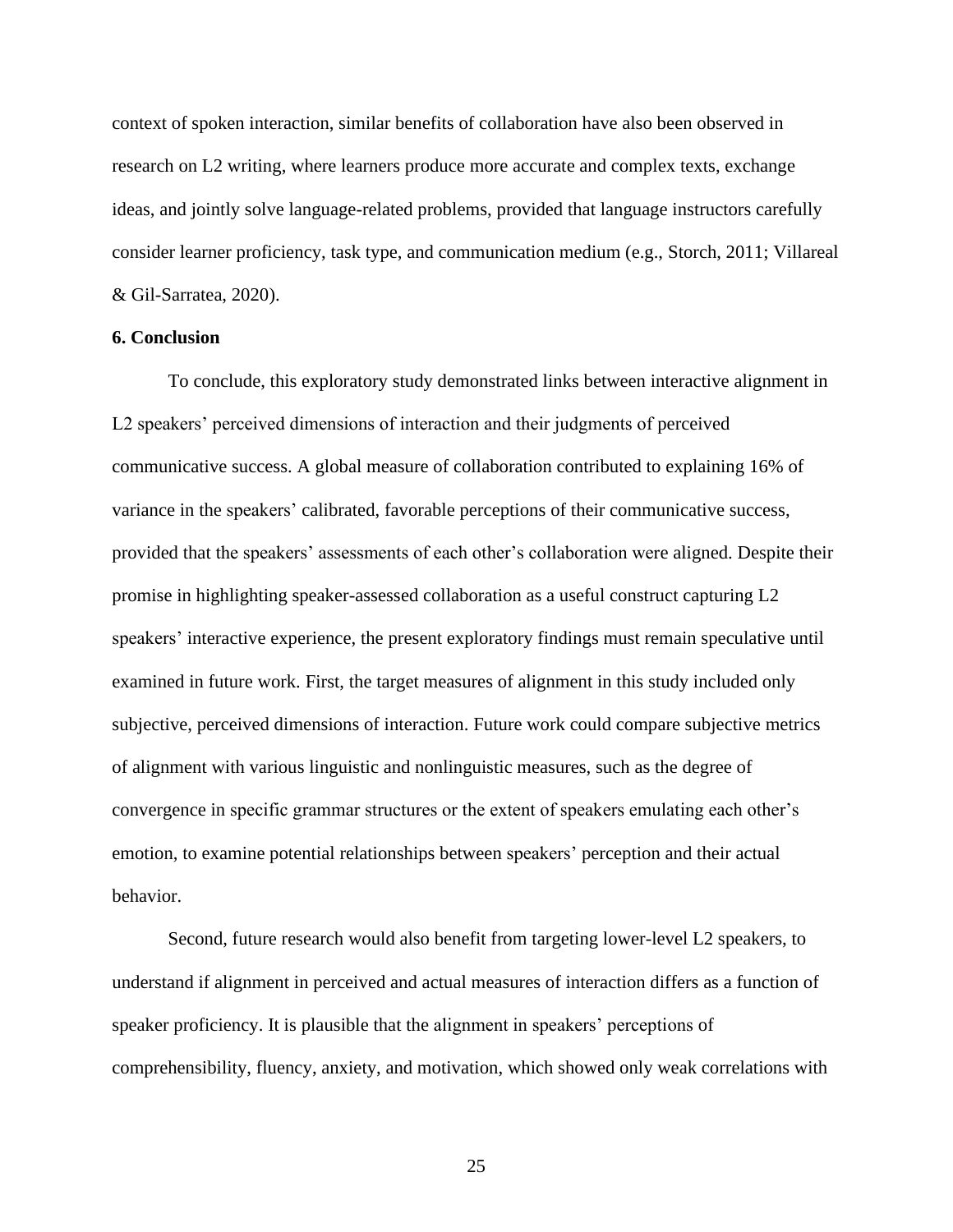perceived communicative success for advanced-level L2 speakers, might be more relevant to the performance of speakers who might face greater challenges in producing L2 speech or sustaining interaction. Future studies could also explore speakers' alignment and its relationship to perceived communicative success as a function of speakers' gender and cultural backgrounds (e.g., matched vs. mismatched dyads), speaking tasks (e.g., academic discussion vs. personal conversation), speaking partners (e.g., L2 speakers vs. native speakers), interactional patterns (e.g., dominant vs. passive), conversational roles (e.g., information holder vs. receiver), and communicative contexts (e.g., video- or text-based communication vs. face-to-face contact).

Third, a nuanced description of perceived measures of interactive alignment (e.g., collaboration, anxiety) requires an understanding of whether speakers notice and use the linguistic and nonlinguistic cues that signal the targeted constructs for interlocutors. Various online methods, including eye-tracking and pupillometry, and retrospective stimulated recall procedures might be useful in this regard. Recall protocols and speaker interviews, in particular, might supplement perceived measures of interaction with interlocutors' actual opinions about each other. Finally, future research should also expand measures of communicative success to include both objective measures of performance (e.g., task accomplishment) and subjective evaluations of experience, such as speakers' ratings of their partners' likeability, friendliness, and helpfulness, or their enjoyment or frustration while communicating with their partners. Researchers might also focus on various consequences of speakers' interactive experience, targeting their willingness to engage in future communication with their partners or to include them in various academic tasks (e.g., study group, team presentation). Above all, researchers should intensify work focusing on speakers' use of various linguistic (e.g., choice of lexis, syntax, phonology) and nonlinguistic behaviors (e.g., body posture, eye contact, gesture) in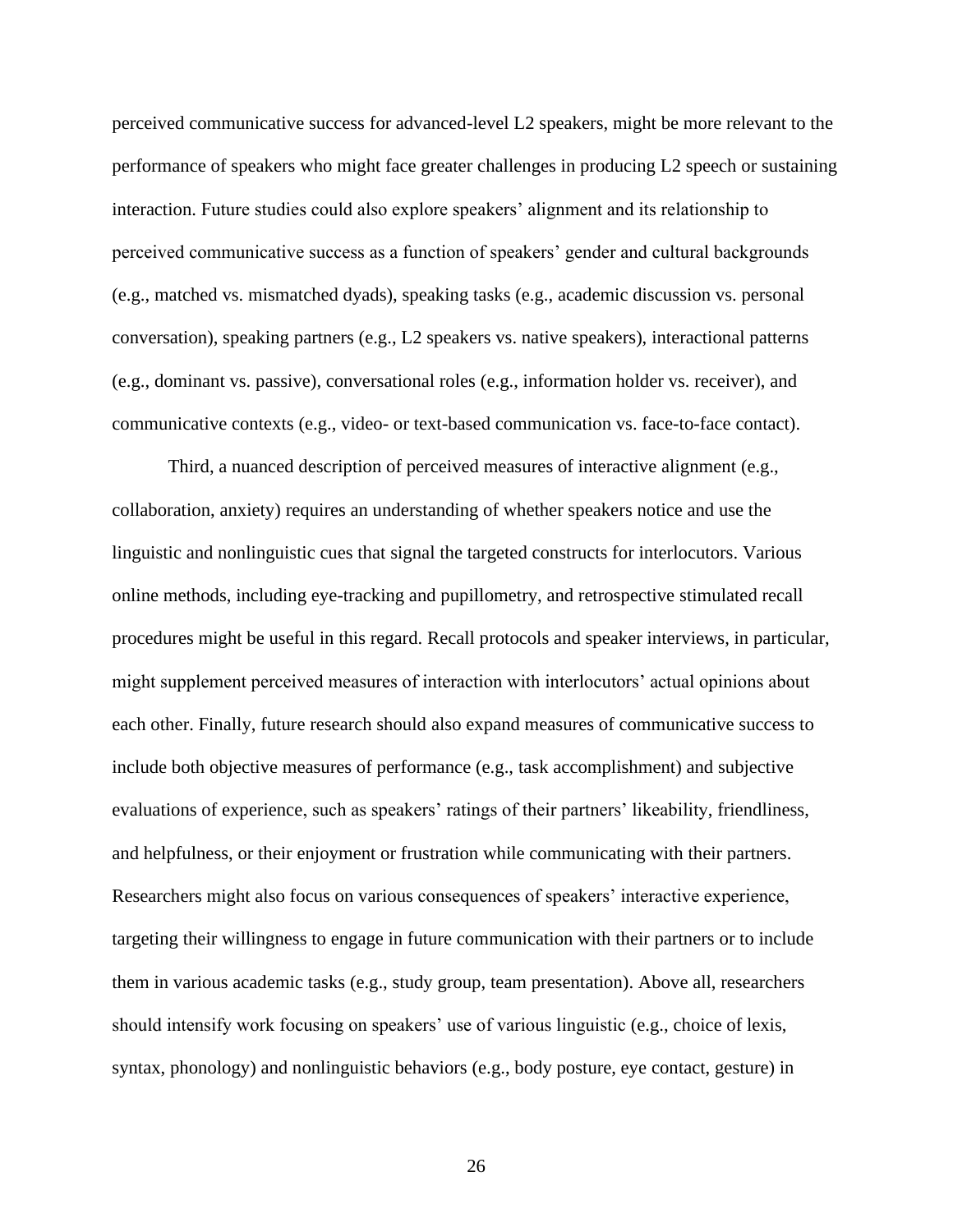interactive task performances to describe and ultimately predict successful communicative experiences.

#### **References**

Adank, P., Hagoort, P., & Bekkering, H. (2010). Imitation improves language comprehension. *Psychological Science*, *21*(12), 1903–1909. https://doi.org/10.1177/0956797610389192

Adank, P. Stewart, A. J., Connell, L., & Wood, J. (2013). Accent imitation positively affects language attitudes. *Frontiers in Psychology*, *4*, 1–10. https://doi.org/10.3389/fpsyg.2013.00280

- Arnold, A. J., & Winkielman, P. (2019). The mimicry among us: Intra- and inter-personal mechanisms of spontaneous mimicry. *Journal of Nonverbal Behavior*, *44*, 195–212. https://doi.org/10.1007/s10919–019–00324–z
- Babel, M. (2010). Dialect divergence and convergence in New Zealand English. *Language in Society*, *39*, 437–456. https://doi.org/10.1017/S0047404510000400
- Babel, M. (2012). Evidence for phonetic and social selectivity in spontaneous phonetic imitation. *Journal of Phonetics*, *40*(1), 177–189. https://doi.org/10.1016/j.wocn.2011.09.001
- Bortfeld, H., & Brennan, S. E. (1997). Use and acquisition of idiomatic expressions in referring by native and non–native speakers. *Discourse Processes*, *23*(2), 119–147. https://doi.org/10.1080/01638537709544986
- Bosker, H. R., Pinget, A. F., Quené, H., Sanders, T., & de Jong, N. H. (2013). What makes speech sound fluent? The contribution of pauses, speed and repairs. *Language Testing*, *30*, 159–175. https://doi.org/10.1177/0265532212455394
- Boudreau, C., MacIntyre, P., & Dewaele, J. (2018). Enjoyment and anxiety in second language communication: An idiodynamic approach. *Studies in Second Language Learning and*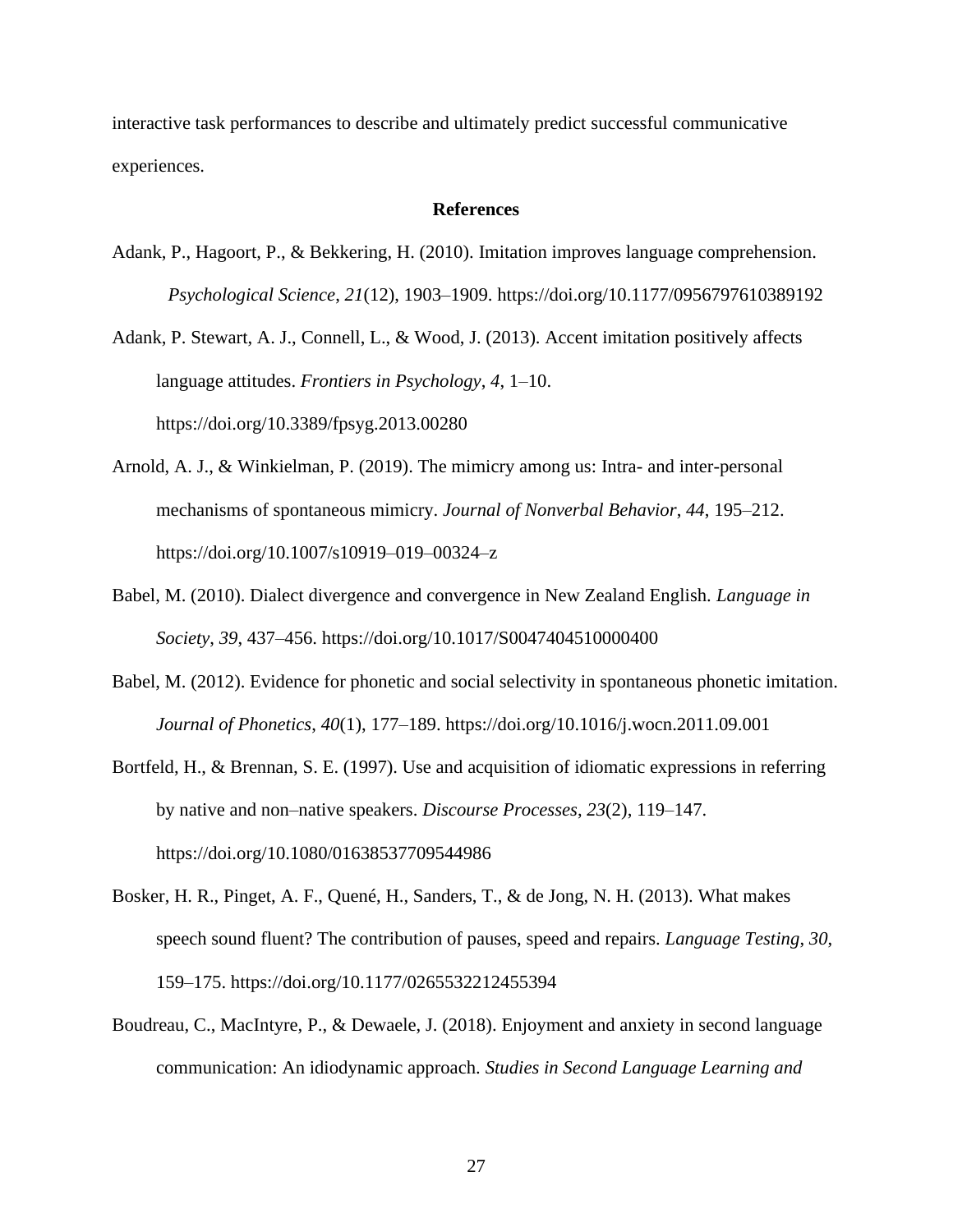*Teaching*, *8*(1), 149–170. https://doi.org/10.14746/ssllt.2018.8.1.7

Branigan, H. P., Pickering, M. J., Pearson, J., McLean, J. F., & Brown, A. (2011). The role of beliefs in lexical alignment: Evidence from dialogs with humans and computers. *Cognition*, *121*(1), 41–57. https://doi.org/10.1016/j.cognition.2011.05.011

Clark, H. H. (1996). *Using language*. Cambridge University Press.

- Dalton, A. N., Chartrand, T. L., & Finkel, E. J. (2010). The schema-driven chameleon: How mimicry affects executive and self-regulatory resources. *Journal of Personality and Social Psychology*, *98*(4), 605–617. https://doi.org/10.1037/a0017629
- Dao, P., Trofimovich, P., & Kennedy, S. (2018). Structural alignment in L2 task-based interaction*. International Journal of Applied Linguistics*, *169*(2), 293–320. https://doi.org/10.1075/itl.17021.dao
- Dewaele, J. (2010). Multilingualism and affordances: Variation in self-perceived communicative competence and communicative anxiety in French L1, L2, L3 and L4. *International Review of Applied Linguistics in Language Teaching*, *48*(2–3), 105–129. https://doi.org/10.1515/iral.2010.006
- Dewaele, J. M. (2018) Online questionnaires. In A. Phakiti, P. De Costa, L. Plonsky & S. Starfield (Eds.), *The Palgrave handbook of applied linguistics research methodology* (pp. 269–286). Palgrave Macmillan. https://doi.org/10.1057/978-1-137-59900-1\_13
- Duffy, K. A., & Chartrand, T. L. (2015). The extravert advantage: How and when extraverts build rapport with other people. *Psychological Science*, *26*(11), 1795–1802. https://doi.org/10.1177/0956797615600890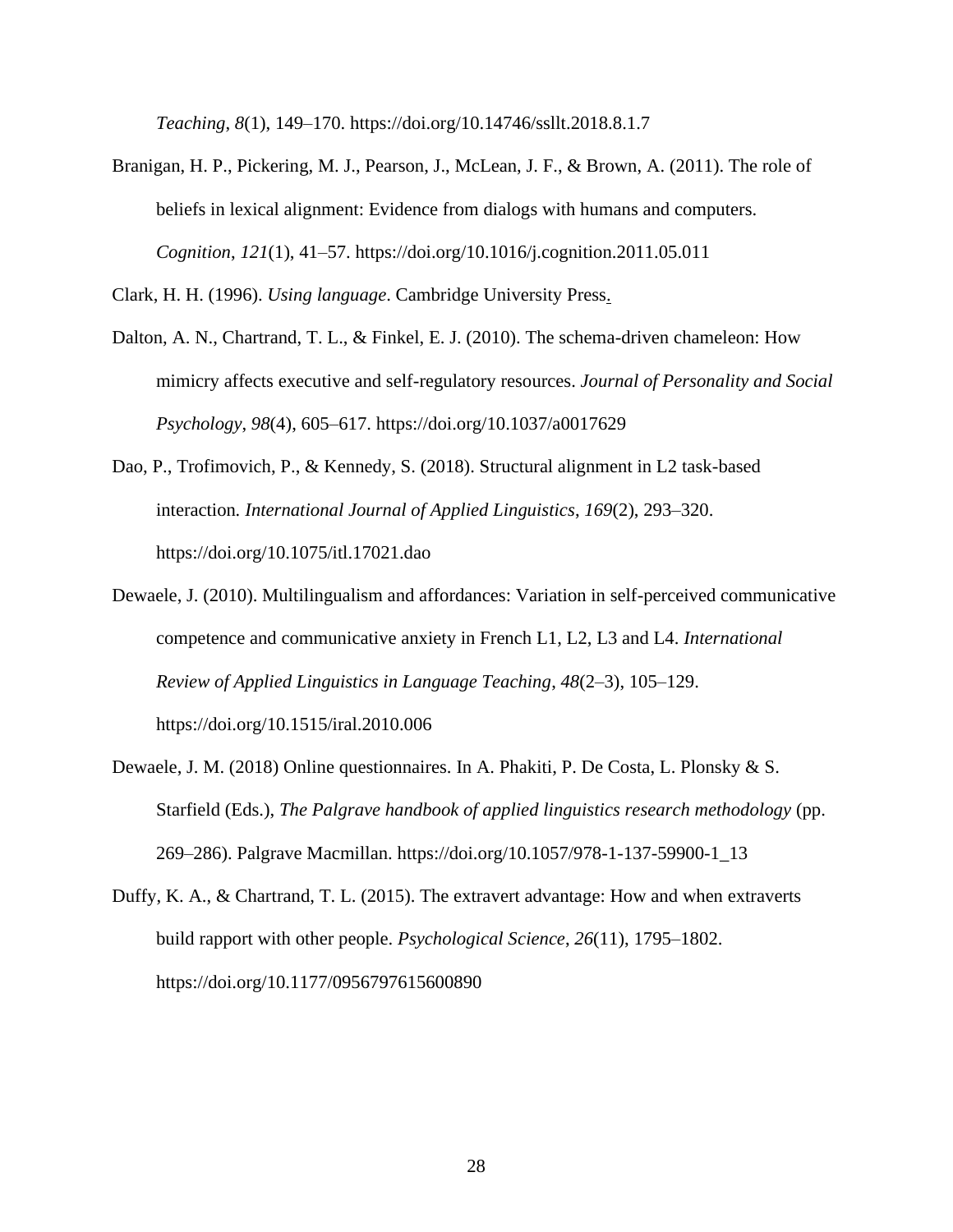- Duran, R. L., & Spitzberg, B. H. (1995). Toward the development and validation of a measure of cognitive communication competence. *Communication Quarterly*, *43*(3), 259–275, https://doi.org/10.1080/01463379509369976
- Dweck, C. S. (1986). Motivational processes affecting learning. *American Psychologist*, *41*(10), 1040–1048. https://doi.org/10.1037/0003-066X.41.10.1040
- Elliot, A. J. (1999). Approach and avoidance motivation and achievement goals. *Educational Psychologist*, *34*(3), 169–189, https://doi.org/10.1207/s15326985ep3403\_3
- Ely, C. M. (1986). An analysis of discomfort, risktaking, sociability, and motivation in the L2 classroom. *Language Learning*, *36*, 1–25. https://doi.org/10.1111/j.1467– 1770.1986.tb00366.x
- Galaczi, E. D., & Taylor, L. (2018). Interactional competence: Conceptualizations, operationalizations, and outstanding questions. *Language Assessment Quarterly*, *15*, 219– 236. https://doi.org/10.1080/15434303.2018.1453816
- Gambi, C., & Pickering, M. J. (2013). Prediction and imitation in speech. *Frontiers in Psychology*, *4*, 1–9. https://doi.org/10.3389/fpsyg.2013.00340
- Gardner, R. C., & MacIntyre, P. D. (1993). On the measurement of affective variables in second language learning. *Language Learning*, *43*(2), 157-194. https://doi.org/10.1111/j.1467- 1770.1992.tb00714.x
- Gardner, R. C., Masgoret, A.-M., Tennant, J., & Mihic, L. (2004). Integrative motivation: Changes during a year-long intermediate-level language course. *Language Learning*, *54*, 1–34. https://doi.org/10.1111/j.1467-9922.2004.00247.x
- Garrod, S., & Pickering, M. J. (2009). Joint action, interactive alignment, and dialog. *Topics in Cognitive Science*, *1*(2), 292–304. https://doi.org/10.1111/j.1756–8765.2009.01020.x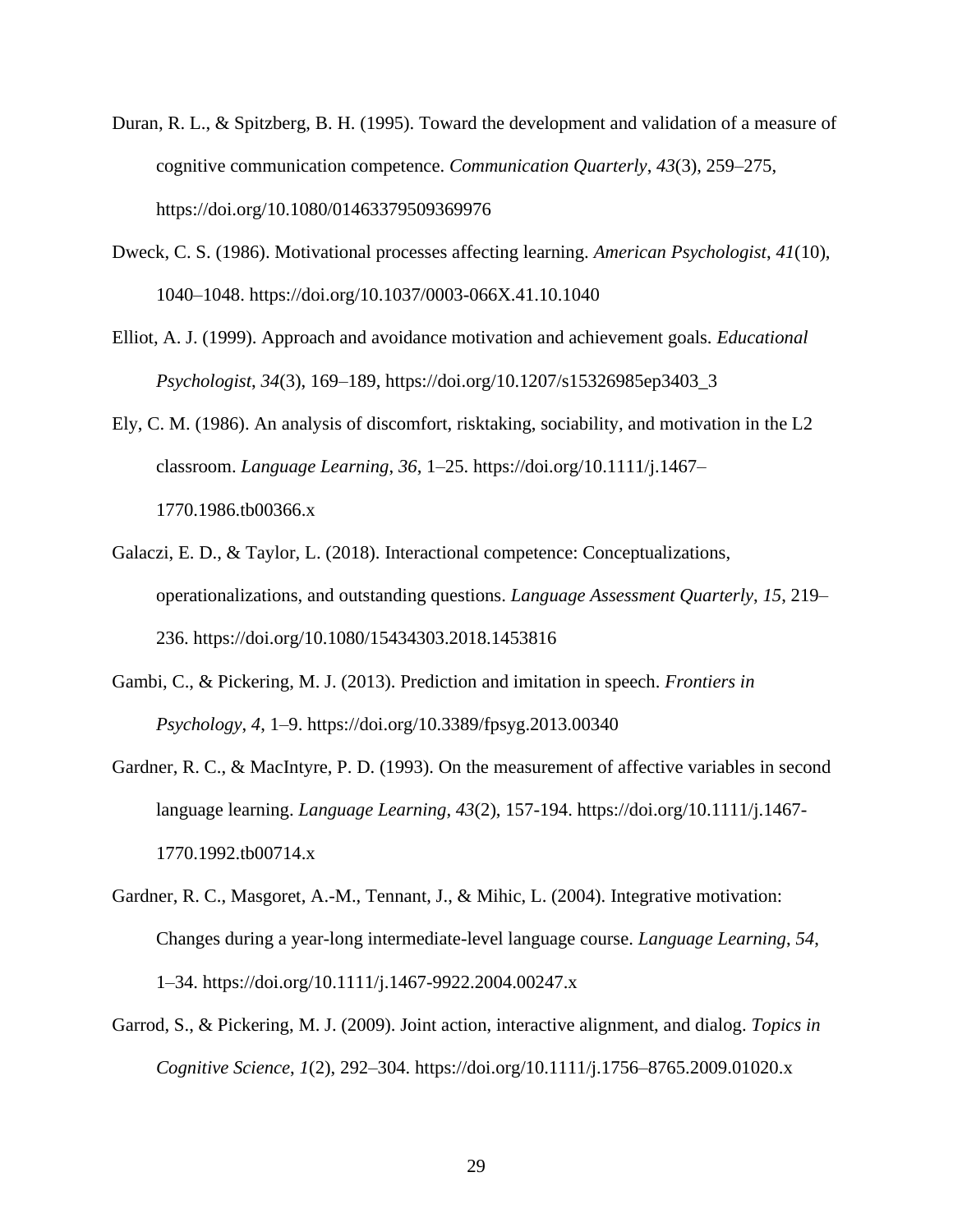- Gass, S. M., & Mackey, A. (2020). Input, interaction, and output in L2 acquisition. In B. VanPatten, G. D. Keating & S. Wulff (Eds.), *Theories in second language acquisition: An introduction* (3rd ed., pp. 192–222). Routledge.
- Gregersen, T. S. (2005). Nonverbal cues: Clues to the detection of foreign language anxiety. *Foreign Language Annals*, *38*, 388–400. https://doi.org/10.1111/j.1944– 9720.2005.tb02225.x
- Gregersen, T., MacIntyre, P. D., & Meza, M. D. (2014). The motion of emotion: Idiodynamic case studies of learners' foreign language anxiety. *The Modern Language Journal*, *98*(2), 574–588. https://doi.org/10.1111/modl.12084
- Isaacs, T., & Thomson, R. I. (2013). Rater experience, rating scale length, and judgments of L2 pronunciation: Revisiting research conventions. *Language Assessment Quarterly*, *10*, 135– 159. https://doi.org/10.1080/15434303.2013.769545
- Kahng, J. (2018). The effect of pause location on perceived fluency. *Applied Psycholinguistics*, *39*, 569–591. https://doi.org/10.1017/S0142716417000534
- Kim, Y. (2019). 'What is Stoyr–steruh type?': Knowledge asymmetry, intersubjectivity, and learning opportunities in conversation–for–learning. *Applied Linguistics*, *40*(2), 307–328, https://doi.org/10.1093/applin/amx029
- Kim, Y., Jung, Y., & Skalicky, S. (2019). Linguistic alignment, learner characteristics, and the production of stranded prepositions in relative clauses: Comparing FTF and SCMC contexts. *Studies in Second Language Acquisition*, *41*, 937–969. https://doi.org/10.1017/S0272263119000093
- Kim, Y., Skalicky, S., & Jung, Y. (2020). The role of linguistic alignment on question development in face-to-face and synchronous computer-mediated communication contexts: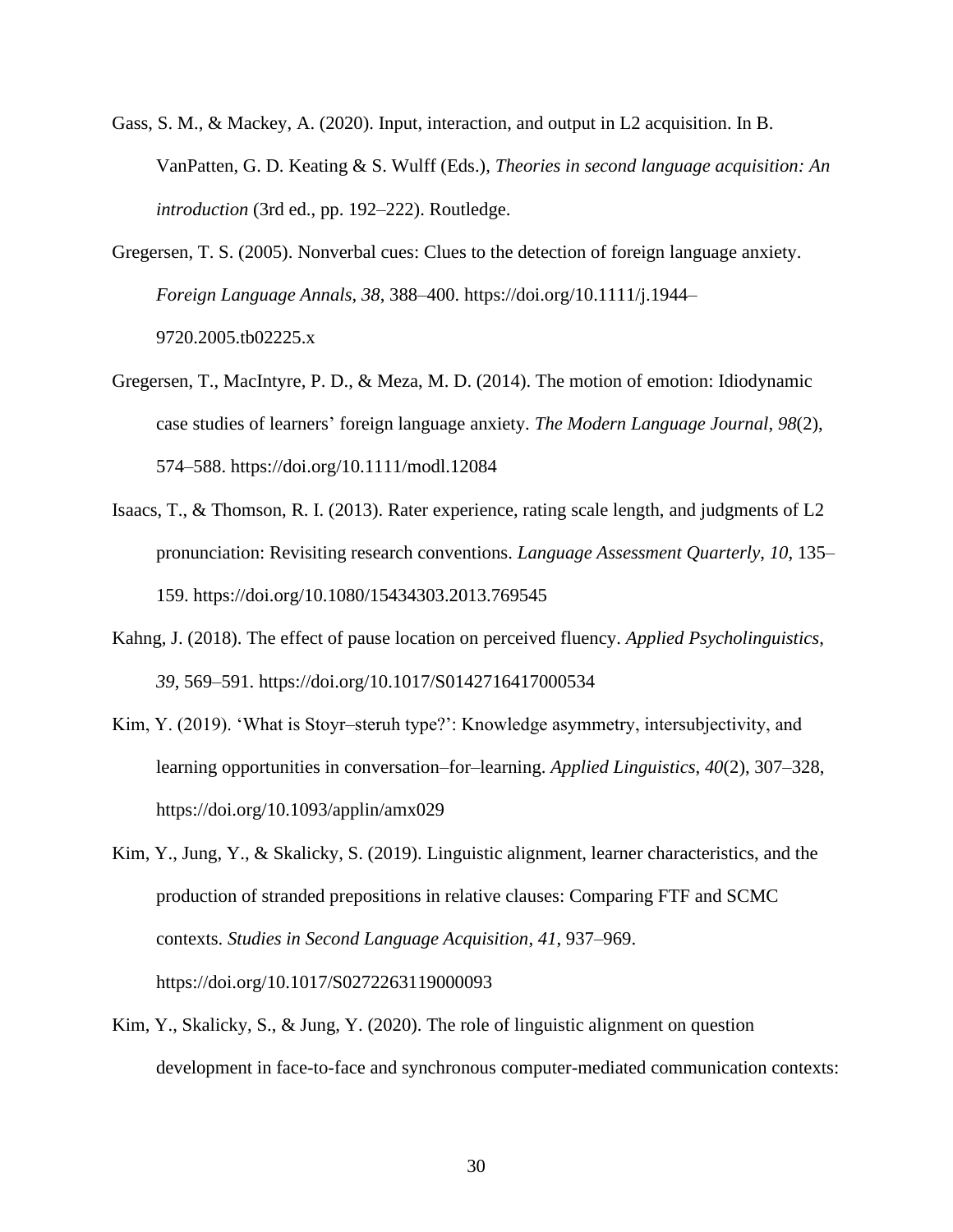A conceptual replication study. *Language Learning*, *70*(3), 643–684. <https://doi.org/10.1111/lang.12393>

- Lambert, C., Philp, J., & Nakamura, S. (2017). Learner-generated content and engagement in second language task performance. *Language Teaching Research*, *21*, 665–680. <https://doi.org/10.1177/1362168816683559>
- Lantolf, J. P., Poehner, M. E., & Thorne, S. L. (2020). Sociocultural theory and L2 development. In B. VanPatten, G. D. Keating, & S. Wulff (Eds.), *Theories in second language acquisition: An introduction* (3rd ed., pp. 223–247). Routledge.
- Lindberg, R., McDonough, K., & Trofimovich, P. (2021). Investigating verbal and nonverbal indicators of physiological response during second language interaction. *Applied Psycholinguistics*, *42*, 1403–1425. https://doi.org/10.1017/S014271642100028X
- Loschky, L., & Bley-Vroman, R. (1993). Grammar and task-based methodology. In G. Crookes & S. Gass (Eds.), *Tasks and language learning: Integrating theory and practice* (pp. 123– 163). Multilingual Matters.
- Loy, J. E., Bloomfield, S. J., & Smith, K. (2020). Effects of priming and audience design on the explicitness of referring expressions: Evidence from a confederate priming paradigm. *Discourse Processes*, *57*(9), 808–821. https://doi.org/10.1080/0163853X.2020.1802192
- MacIntyre, P., & Ayers-Glassey, S. (2020). Competence appraisals: Dynamic judgements of communication competence in real time. In W. Lowie, M. Michel, A. Rousse-Malpat, M. Keijzer, & R. Steinkrauss (Eds.), *Usage-based dynamics in second language development*  (pp. 155–175). Multilingual Matters. https://doi.org/10.21832/9781788925259–010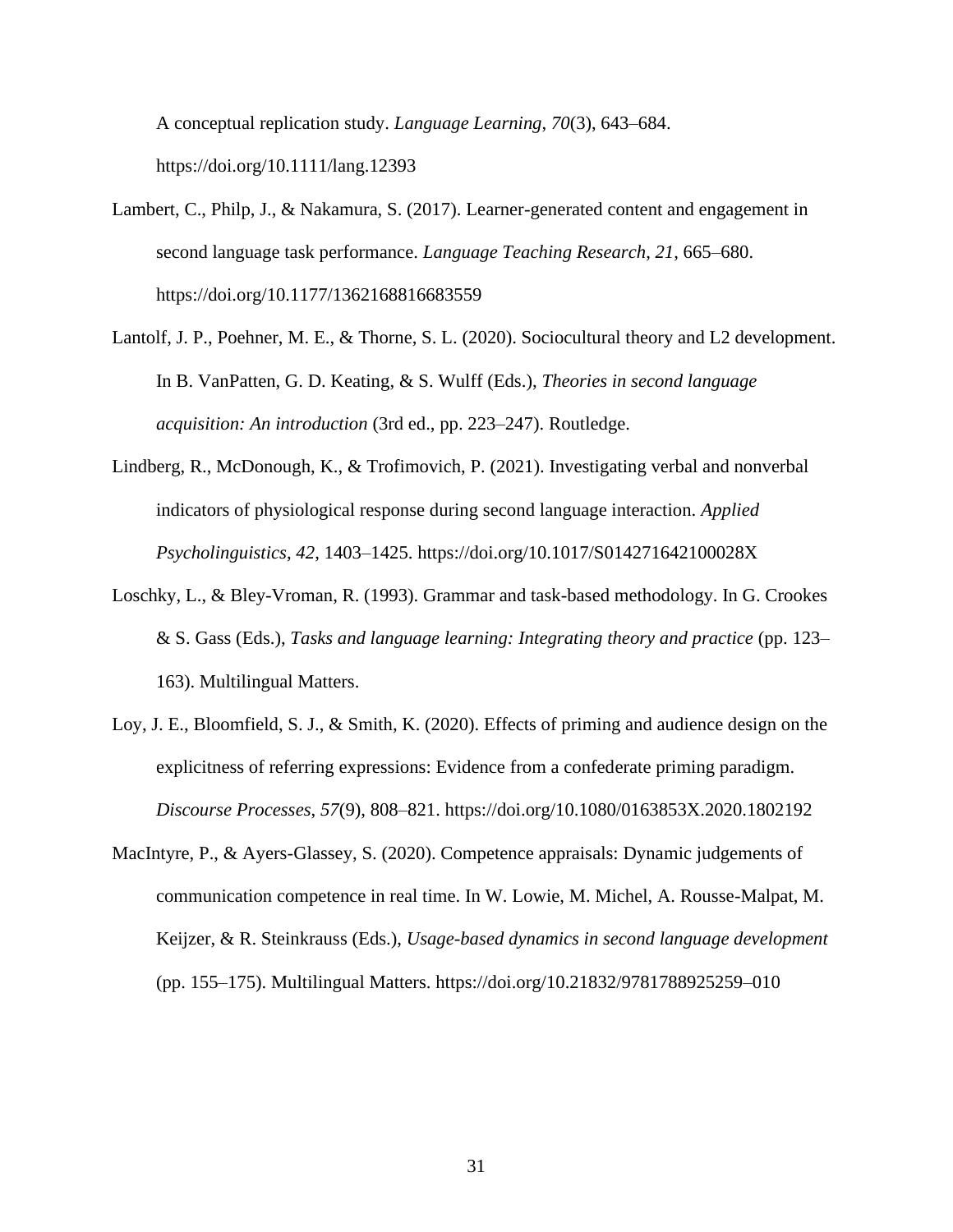- MacIntyre, P. D., & Gardner, R. C. (1991). Language anxiety: Its relationship to other anxieties and to processing in native and second languages. *Language Learning*, *41*, 513–534. https://doi.org/10.1111/j.1467-1770.1991.tb00691.x
- MacIntyre, P. D., & Gardner, R. C. (1994). The subtle effects of language anxiety on cognitive processing in the second language. *Language Learning*, *44*, 283–305. https://doi.org/10.1111/j.1467–1770.1994.tb01103.x
- MacIntyre, P. D., & Legatto, J. J. (2011). A dynamic system approach to willingness to communicate: Developing an idiodynamic method to capture rapidly changing affect. *Applied Linguistics*, *32*(2), 149–171. https://doi.org/10.1093/applin/amq037
- MacIntyre, P. D., & Serroul, A. (2015). Motivation on a per-second timescale: Examining approach–avoidance motivation during L2 task performance. In Z. Dörnyei, P. D. MacIntyre, & A. Henry (Eds.), *Motivational dynamics in language learning* (pp. 109–138). Multilingual Matters.
- Mahmoodi, M. H., & Yousefi, M. (2021). Second language motivation research 2010–2019: A synthetic exploration. *The Language Learning Journal*. Published online 13 January 2021. https://doi.org/10.1080/09571736.2020.1869809
- McCroskey, J. C. & Richmond, V. P. (1991). Willingness to communicate: A cognitive view. In M. Booth-Butterfield (Ed*.), Communication, cognition, and anxiety* (pp. 19–37). Sage.

McDonough, K., & Mackey, A. (2008). Syntactic priming and ESL question development. *Studies in Second Language Acquisition*, *30*(1), 31–47. https://doi.org/10.1017/S0272263108080029

McDonough, K., & Trofimovich, P. (2019). *Corpus of English as a Lingua Franca Interaction* (CELFI). Montreal, Canada: Concordia University.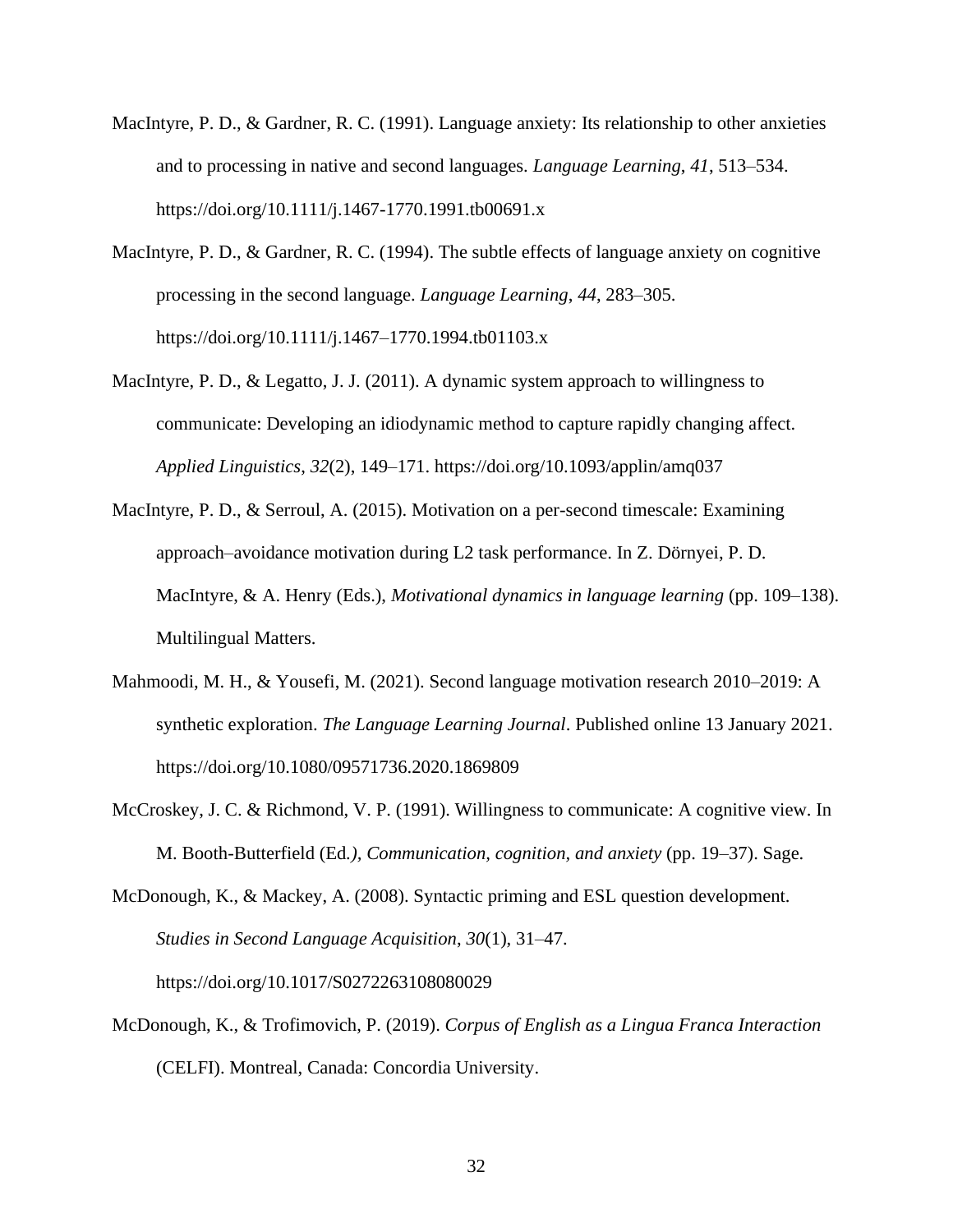- McDonough, K., Kim, Y. L., Uludag, P., Liu, C., & Trofimovich, P. (2022, in press). Exploring the relationship between behavior matching and interlocutor perceptions in L2 interaction. *System.*
- McDonough, K., Lindberg, R., Trofimovich, P., & Tekin, O. (2021). The visual component of non-understanding: A systematic replication of McDonough, Trofimovich, Lu, & Abashidze (2019). *Language Teaching*. Published online 15 June 2021. https://doi.org/10.1017/S0261444821000197
- Michel, M. (2017). Complexity, accuracy, and fluency in L2 production. In S. Loewen & M. Sato (Eds.), *Routledge handbook of instructed second language acquisition* (pp. 50–68). Routledge.
- Michel, M., & Cappellini, M. (2019). Alignment during synchronous video versus written chat L2 interactions: A methodological exploration. *Annual Review of Applied Linguistics*, *39*, 189–216. https://doi.org/10.1017/S0267190519000072
- Michel, M., & O'Rourke, B. (2019). What drives alignment during text chat with a peer vs. a tutor? Insights from cued interviews and eye-tracking. *System*, *83*, 50–63. https://doi.org/10.1016/j.system.2019.02.009
- Munro, M. J. (2018). Dimensions of pronunciation. In O. Kang, R. I. Thomson, & J. M. Murphy (Eds.), *The Routledge handbook of contemporary English pronunciation* (pp. 413–431). Routledge. https://doi.org/10.4324/9781315145006
- Müller, B. C. N., Maaskant, A. J., Van Baaren, R. B., & Dijksterhuis, A. (2012). Prosocial consequences of imitation. *Psychological Reports*, *110*(3), 891–898. https://doi.org/10.2466/07.09.21.PR0.110.3.891–898

Nagle, C., Trofimovich, P., O'Brien, M. G., & Kennedy, S. (2022). Beyond linguistic features: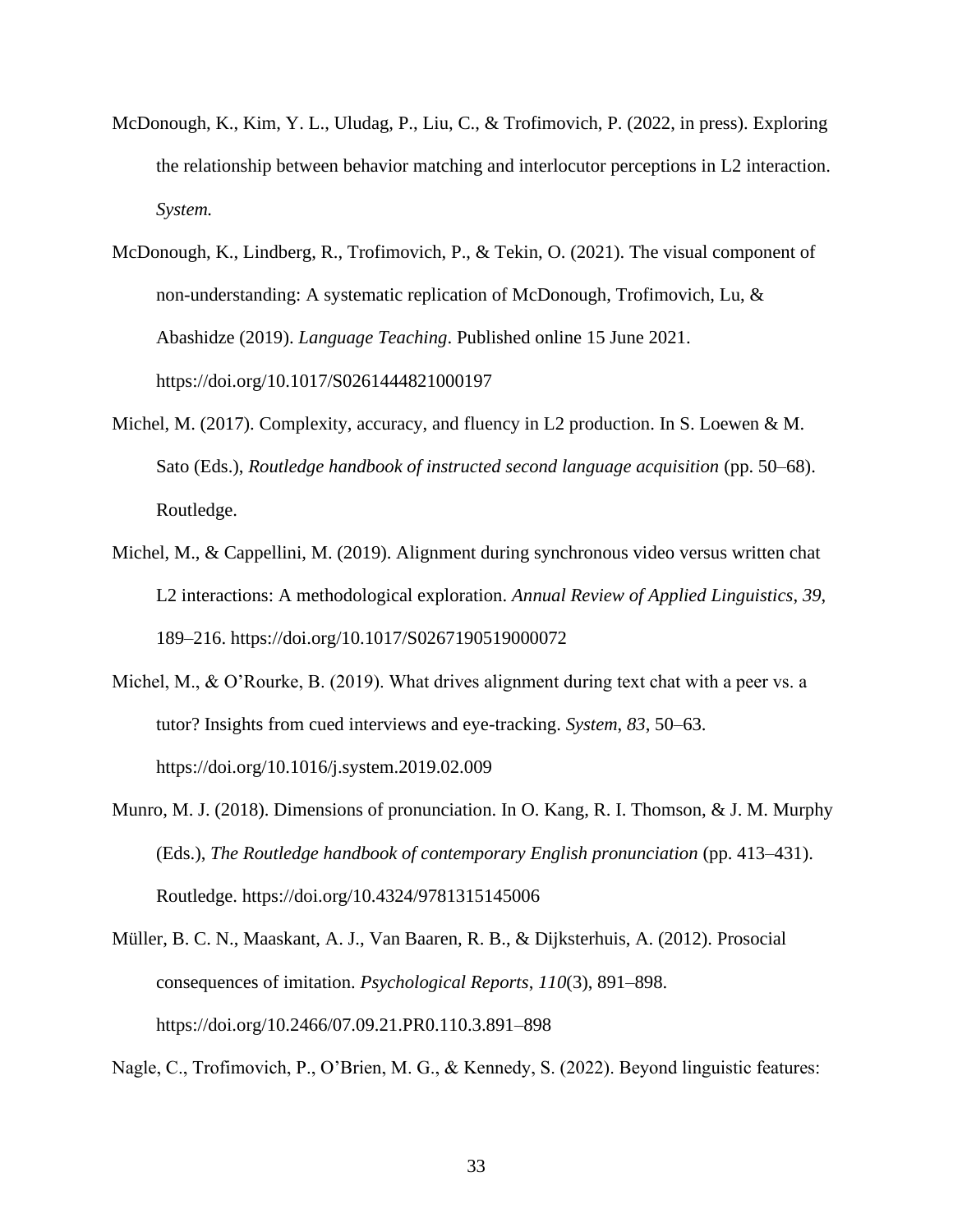Exploring the behavioral and affective correlates of comprehensible second language speech. *Studies in Second Language Acquisition*, *44*, 255–270. https://doi.org/10.1017/S0272263121000073

- Nakamura, S., Phung, L., & Reinders, H. (2021). The effect of learner choice on L2 task engagement. *Studies in Second Language Acquisition*, *43*(*2*), 428–441. https://doi.org/10.1017/S027226312000042X
- Nicholls, J. G. (1984). Achievement motivation: Conceptions of ability, subjective experience, task choice, and performance. *Psychological Review*, *91*, 328–346. https://doi.org/10.1037/0033-295X.91.3.328
- Philp, J., & Duchesne, S. (2016). Exploring engagement in tasks in the language classroom. *Annual Review of Applied Linguistics*, *36*, 50–72. https://doi.org/10.1017/S0267190515000094
- Pickering, M. J., & Gambi, C. (2018). Predicting while comprehending language: A theory and review. *Psychological Bulletin*, *144*(10), 1002–1044. https://doi.org/10.1037/bul0000158
- Pickering, M. J., & Garrod. S. (2021). *Understanding dialogue: Language use and social interaction*. Cambridge University Press.
- Plonsky, L., & Ghanbar, H. (2018). Multiple regression in L2 research: A methodological synthesis and guide to interpreting R2 values. *The Modern Language Journal*, *102*, 713– 731. https://doi.org/10.1111/modl.12509

Préfontaine, Y. (2013). Perceptions of French fluency in second language speech production. *Canadian Modern Language Review*, *69*, 324–348. https://doi.org/10.3138/cmlr.1748

Qiu, X., & Lo, Y. Y. (2017). Content familiarity, task repetition and Chinese EFL learners' engagement in second language use. *Language Teaching Research*, *21*, 681–698.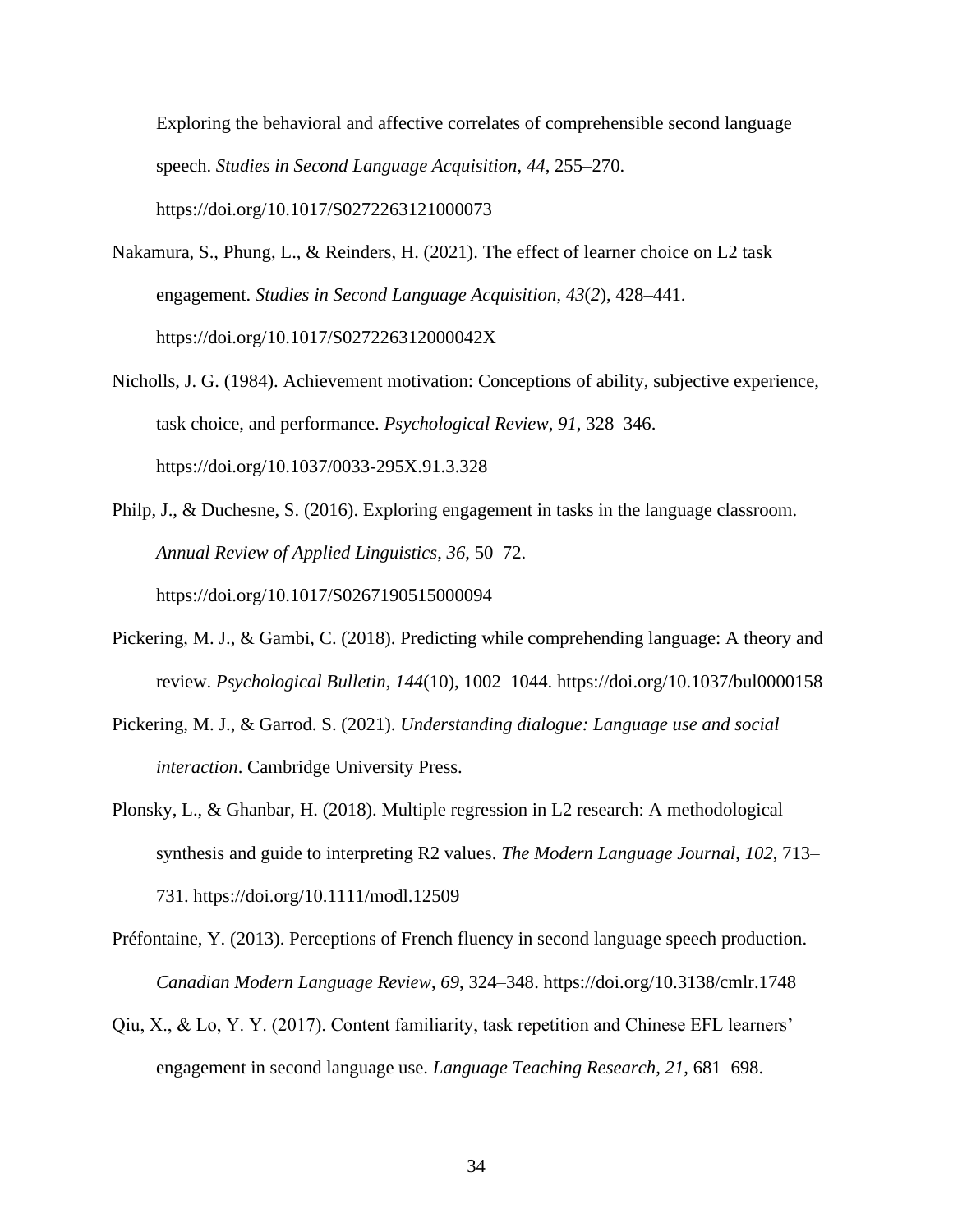https://doi.org/10.1177/1362168816684368

- Reber, R., & Greifeneder, R. (2017). Processing fluency in education: How metacognitive feelings shape learning, belief formation, and affect. *Educational Psychologist*, *52*(2), 84– 103. https://doi.org/10.1080/00461520.2016.1258173
- Reitter, D., & Moore, J. D. (2014). Alignment and task success in spoken dialogue. *Journal of Memory and Language*, *76*, 29–46. https://doi.org/10.1016/j.jml.2014.05.008
- Rowland, C. F., Chang, F., Ambridge, B., Pine, J. M., & Lieven, E. V. M. (2012). The development of abstract syntax: Evidence from structural priming and the lexical boost. *Cognition*, *125*(1), 49–63. https://doi.org/10.1016/j.cognition.2012.06.008
- Saito, K., Trofimovich, P., & Isaacs, T. (2016). Second language speech production: Investigating linguistic correlates of comprehensibility and accentedness for learners at different ability levels. *Applied Psycholinguistics*, *37*, 217*–*240. https://doi.org/10.1017/S0142716414000502
- Sato, M. (2020). Metacognitive instruction for collaborative interaction: The process and product of self–regulated learning in the Chilean EFL context. In Lambert, C. & Oliver, R. (Eds.), *Using tasks in second language teaching: Practice in diverse contexts* (pp. 215–236). Multilingual Matters.
- Sanchez, C. A., & Khan, S. (2016). Instructor accents in online education and their effect on learning and attitudes. *Journal of Computer Assisted Learning*, *32*(5), 494–502. https://doi.org/10.1111/jcal.12149
- Schwarz, N. (2018). Of fluency, beauty, and truth: Inferences from metacognitive experiences. In J. Proust & M. Fortier (Eds.), *Metacognitive diversity: An interdisciplinary approach* (pp. 25–46). Oxford University Press.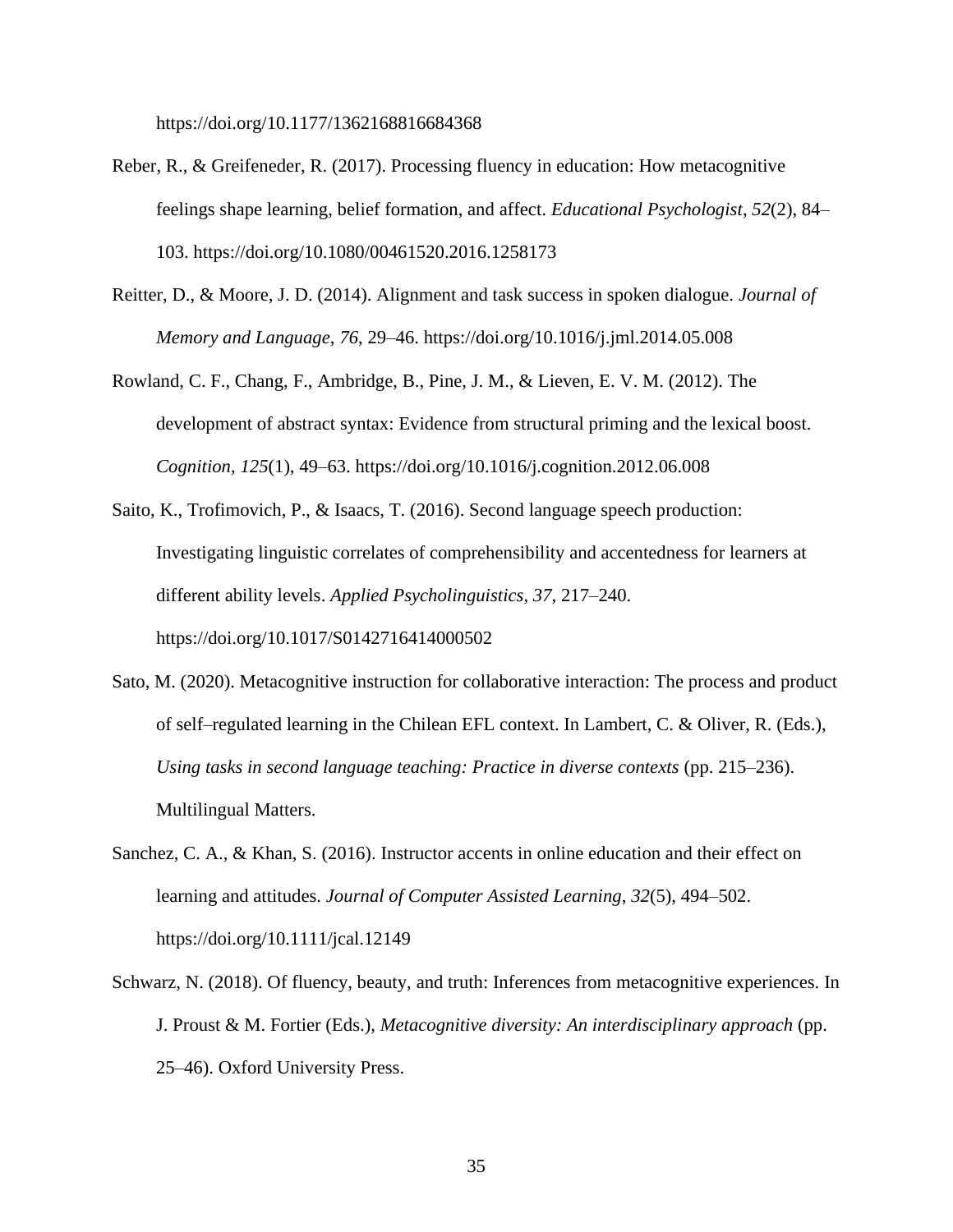- Shulman, H. C., Dixon, G. N., Bullock, O. M., & Amill, D. C. (2020). The effects of jargon on processing fluency, self-perceptions, and scientific engagement. *Journal of Language and Social Psychology*, *39*(5–6), 579–597. https://doi.org/10.1177/0261927X20902177
- Shulman, H. C., & Sweitzer, M. D. (2018). Varying metacognition through public opinion questions: How language can affect political engagement. *Journal of Language and Social Psychology*, *37*(2), 224–237. https://doi.org/10.1177/0261927X17707557
- Steinberg, F. S., & Horwitz, E. K. (1986). The effect of induced anxiety on the denotative and interpretive content of second language speech. *TESOL Quarterly*, *20*, 131–136. https://doi.org/10.2307/3586395
- Storch, N. (2008). Metatalk in a pair work activity: Level of engagement and implications for language development. *Language Awareness*, *17*(2), 95–114. https://doi.org/10.1080/09658410802146644
- Storch, N. (2011). Collaborative writing in L2 contexts: Processes, outcomes, and future directions. *Annual Review of Applied Linguistics*, *31*, 275–288. https://doi.org/10.1017/S0267190511000079
- Street, R. L. (1984). Speech convergence and speech evaluation in fact–finding interviews. *Human Communication Research*, *11*(2), 139–169. https://doi.org/10.1111/j.1468– 2958.1984.tb00043.x
- Sulis, G., Davidson, J., & Michel, M. (2020). Dynamic changes in motivation and willingness to communicate (WTC) in the second language (L2) classroom: A multiple case study. In W. Lowie, M. Michel, A. Rousse-Malpat, M. Keijzer, & R. Steinkrauss (Eds.), *Usage based dynamics in second language development* (pp. 176–206). Multilingual Matters.

Ten Bosch, L., Oostdijk, N., & De Ruiter, J. P. (2004). Durational aspects of turn-taking in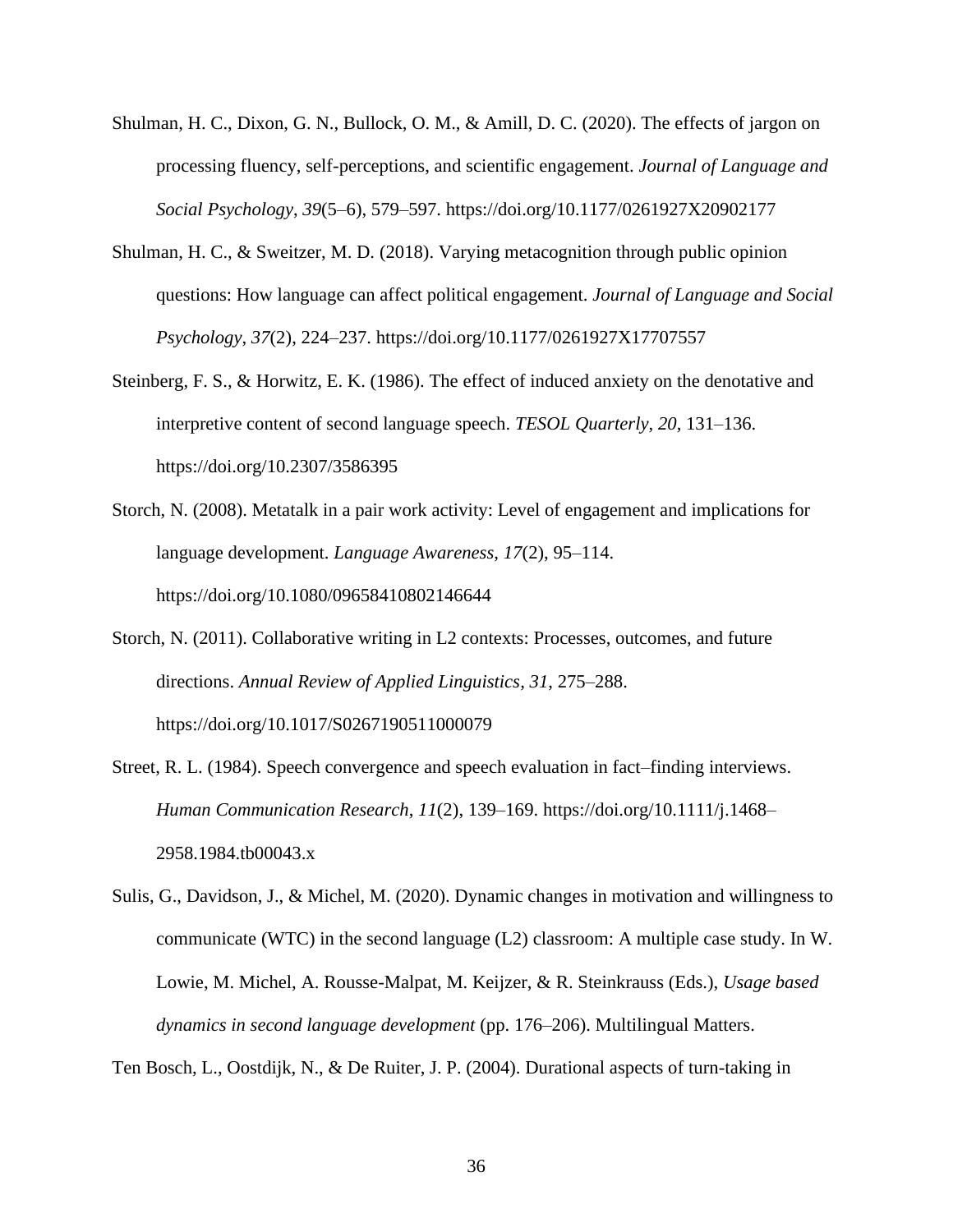spontaneous face-to-face and telephone dialogues. In P. Sojka, I. Kopecek, & K. Pala (Eds.), *Text, Speech and Dialogue: Proceedings of the 7th International Conference TSD 2004* (pp. 563–570). Springer.

- Trofimovich, P., & Kennedy, S. (2014). Interactive alignment between bilingual interlocutors: Evidence from two information-exchange tasks*. Bilingualism: Language and Cognition*, *17*(4), 822–836. https://doi.org/10.1017/S1366728913000801
- Trofimovich, P., Nagle, C. L., O'Brien, M. G., Kennedy, S., Taylor Reid, K., & Strachan, L. (2020). Second language comprehensibility as a dynamic construct. *Journal of Second Language Pronunciation*, *6*, 430–457. https://doi.org/10.1075/jslp.20003.tro
- Tsunemoto, A., Lindberg, R., Trofimovich, P., & McDonough, K. (2021). Visual cues and rater perceptions of second language comprehensibility, accentedness, and fluency. *Studies in Second Language Acquisition*. Published online 5 August 2021.

https://doi.org/10.1017/S0272263121000425

- van Baaren, R., Janssen, L., Chartrand, T. L., & Dijksterhuis, A. (2009). Where is the love? Social aspects of mimicry. *Philosophical Transactions of the Royal Society B: Biological Sciences*, *364*(1528), 2381–2389. https://doi.org/10.1098/rstb.2009.0057
- Villareal, I., & Gil-Sarratea, N. (2020). The effect of collaborative writing in an EFL secondary setting. *Language Teaching Research*, *24*(6), 874–897. https://doi.org/10.1177/1362168819829017

Wilson, M., & Wilson, T. P. (2005). An oscillator model of the timing of turn-taking. *Psychonomic Bulletin & Review*, *12*(6), 957–968. https://doi.org/10.3758/BF03206432

Zhou, J. (2012). The effects of reciprocal imitation on teacher–student relationships and student learning outcomes. *Mind, Brain, Education*, *6*(2), 66–73. https://doi.org/10.1111/j.1751–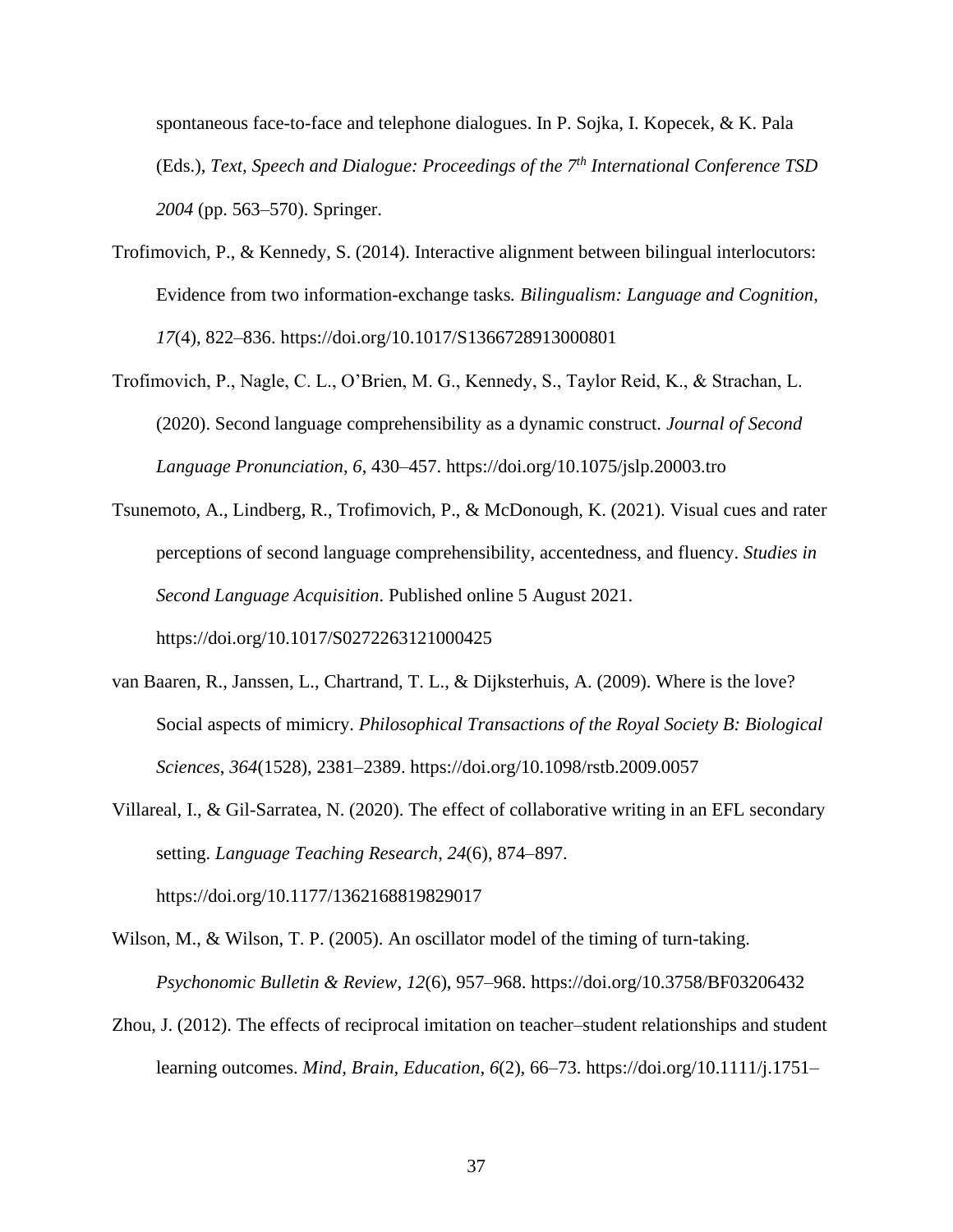## 228X.2012.01140.x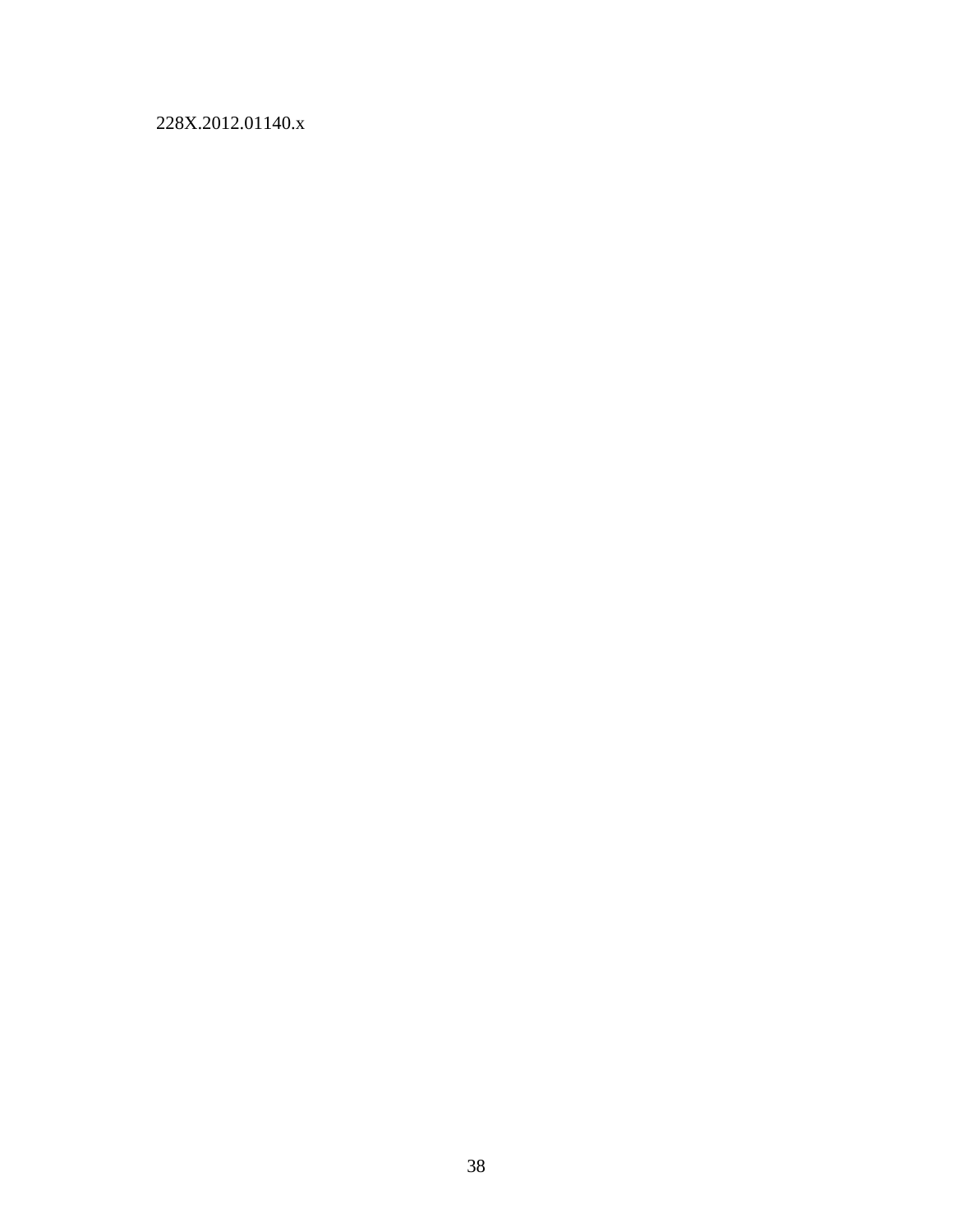## Appendix A

|                      |            | Dampic Kating Direct for Task-Specific Dimensions |                         |
|----------------------|------------|---------------------------------------------------|-------------------------|
| Comprehensibility    | Me         |                                                   |                         |
|                      |            | difficult to understand                           | easy to understand      |
|                      | My partner |                                                   |                         |
|                      |            | difficult to understand                           | easy to understand      |
|                      |            |                                                   |                         |
| <b>Anxiety</b>       | Me         |                                                   |                         |
|                      |            | high level of anxiety                             | low level of anxiety    |
|                      | My partner |                                                   |                         |
|                      |            | high level of anxiety                             | low level of anxiety    |
|                      |            |                                                   |                         |
| <b>Collaboration</b> | Me         |                                                   |                         |
|                      |            | does not work well with partner                   | works well with partner |

## Sample Rating Sheet for Task-Specific Dimensions

| My partner |                                 |                         |
|------------|---------------------------------|-------------------------|
|            | does not work well with partner | works well with partner |

| <b>Motivation</b> | Me         | $\bullet\hspace*{-1mm}\times$ |                |
|-------------------|------------|-------------------------------|----------------|
|                   |            | not at all motivated          | very motivated |
|                   | My partner |                               |                |
|                   |            | not at all motivated          | very motivated |

| <b>Fluency</b> | Me         |                            |                      |
|----------------|------------|----------------------------|----------------------|
|                |            | speech is not at all fluid | speech is very fluid |
|                | My partner |                            |                      |
|                |            | speech is not at all fluid | speech is very fluid |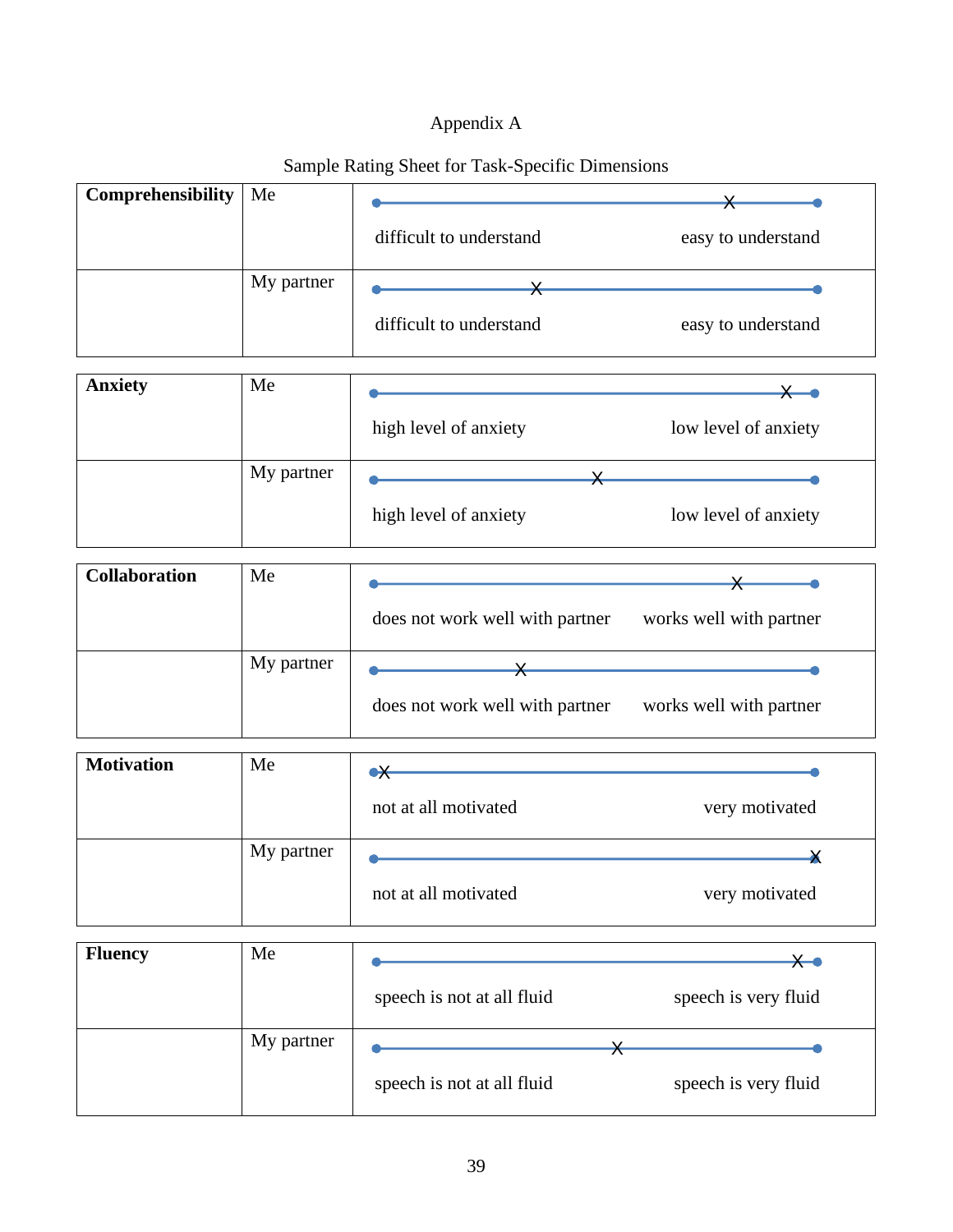## Appendix B

## Definitions of Rated Constructs

| <b>Term</b>       | <b>Explanation</b>                                                             |
|-------------------|--------------------------------------------------------------------------------|
| Comprehensibility | This term refers to how much effort it takes to understand what someone is     |
|                   | saying. If you can understand with ease, then a speaker is highly              |
|                   | comprehensible. However, if you struggle and must listen very carefully, or    |
|                   | in fact cannot understand what is being said at all, then a speaker has low    |
|                   | comprehensibility.                                                             |
| Anxiety           | This term refers to the level of stress, worry, or nervousness that someone is |
|                   | feeling while completing a task. If you are (or you believe that your partner  |
|                   | is) experiencing very little worry or stress while completing the task, then   |
|                   | the anxiety level is low. If you are (or you believe that your partner is)     |
|                   | feeling very worried or nervous about the task, however, the anxiety level is  |
|                   | high.                                                                          |
| Collaboration     | This term refers to the action of working with someone to produce or create    |
|                   | something. If you are actively participating and working together as a team    |
|                   | more than as an individual, then you are collaborating, or working well        |
|                   | together. If you are not actively participating or working together as a team, |
|                   | then you are not collaborating or working well together.                       |
| Motivation        | This term refers to how much someone is engaged in the task and how            |
|                   | enthusiastic or determined they are to complete it. If you are (or you believe |
|                   | your partner is) very engaged and eager to complete the task successfully,     |
|                   | then motivation is high. However, if you are (or if you believe that your      |
|                   | partner is) not engaged or eager to complete the task successfully, then       |
|                   | motivation is low.                                                             |
| Fluency           | This term refers to someone's ability to speak with ease and fluidity and      |
|                   | without many pauses and hesitations. If you are (or you believe your partner   |
|                   | is) speaking smoothly without having to pause often and comfortable to         |
|                   | listen to, then speech flow is natural and fluid. However, if you are (or if   |
|                   | you believe that your partner is) not speaking smoothly, hesitating often,     |
|                   | and uncomfortable to listen to, then speech flow is disjointed and not at all  |
|                   | fluid.                                                                         |